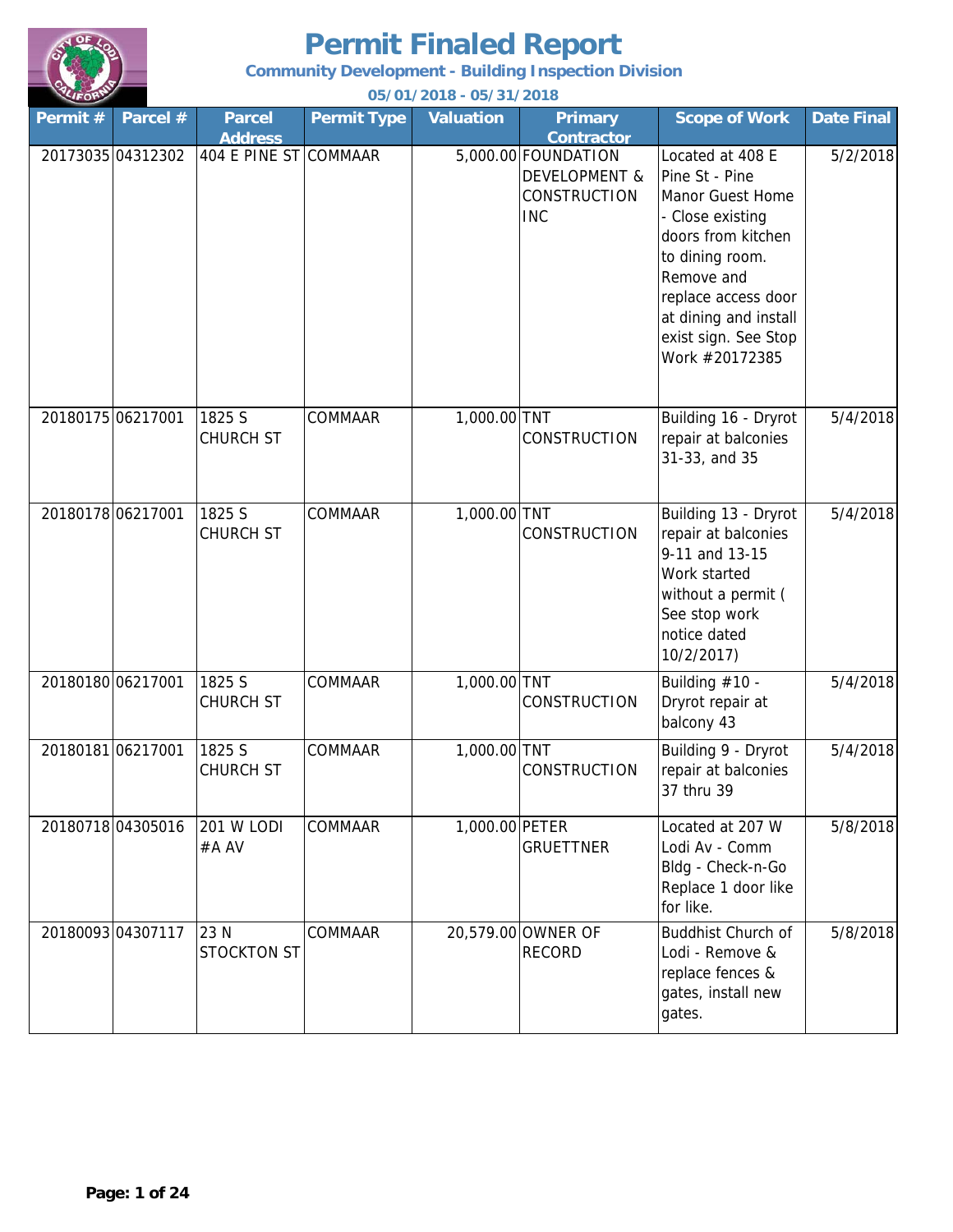

**Community Development - Building Inspection Division**

| Permit#           | Parcel # | <b>Parcel</b><br><b>Address</b> | <b>Permit Type</b> | <b>Valuation</b>      | <b>Primary</b><br><b>Contractor</b> | <b>Scope of Work</b>                                                                                                                                                                                                                                                                                                    | <b>Date Final</b> |
|-------------------|----------|---------------------------------|--------------------|-----------------------|-------------------------------------|-------------------------------------------------------------------------------------------------------------------------------------------------------------------------------------------------------------------------------------------------------------------------------------------------------------------------|-------------------|
| 20170670 03730050 |          | 419 W LODI<br>AV                | COMMAAR            | 229,000.00 AIS        | CONSTRUCTION<br>LLC                 | Jack in the Box -<br>Remove existing<br>roof, mansard<br>framing, new<br>parapet framing &<br>roof framing<br>reinforcement.<br>Dining room &<br>restroom<br>improvements.<br>New ceiling grid &<br>lighting<br>throughout.<br>Accessible<br>modifications to<br>path of travel &<br>parking.                           | 5/14/2018         |
| 20180182 06216001 |          | 1826 S<br><b>HUTCHINS ST</b>    | COMMAAR            | 1,000.00 TNT          | <b>CONSTRUCTION</b>                 | Building 7 - Dryrot<br>repair at balconies<br>7 thru 9                                                                                                                                                                                                                                                                  | 5/14/2018         |
| 20180177 06217001 |          | 1825 S<br><b>CHURCH ST</b>      | COMMAAR            | 1,000.00 TNT          | <b>CONSTRUCTION</b>                 | Building 14 - Dryrot<br>repair at balconies<br>17 and 19                                                                                                                                                                                                                                                                | 5/14/2018         |
| 20172718 04302519 |          | 9 W LOCUST<br><b>ST</b>         | COMMAAR            |                       | 18,000.00 OWNER OF<br><b>RECORD</b> | Five Window Beer<br>Company- Build bar<br>& put in wood-fired<br>pizza oven                                                                                                                                                                                                                                             | 5/21/2018         |
| 20172124 04932011 |          | 225 N GUILD<br>AV               | COMMAAR            | 6,500,000.00 HAGGERTY | <b>CONSTRUCTION</b><br><b>INC</b>   | Cepheid -<br>Construction of<br>10,430 sq ft of<br>facility space in<br>existing one story<br>manufacturing<br>building including a<br>platform area for<br>new mechanical<br>equipment and 730<br>sf of expanded<br>service yard.<br>Alterations to fire<br>sprinklers and fire<br>alarm to be on<br>separate permits. | 5/30/2018         |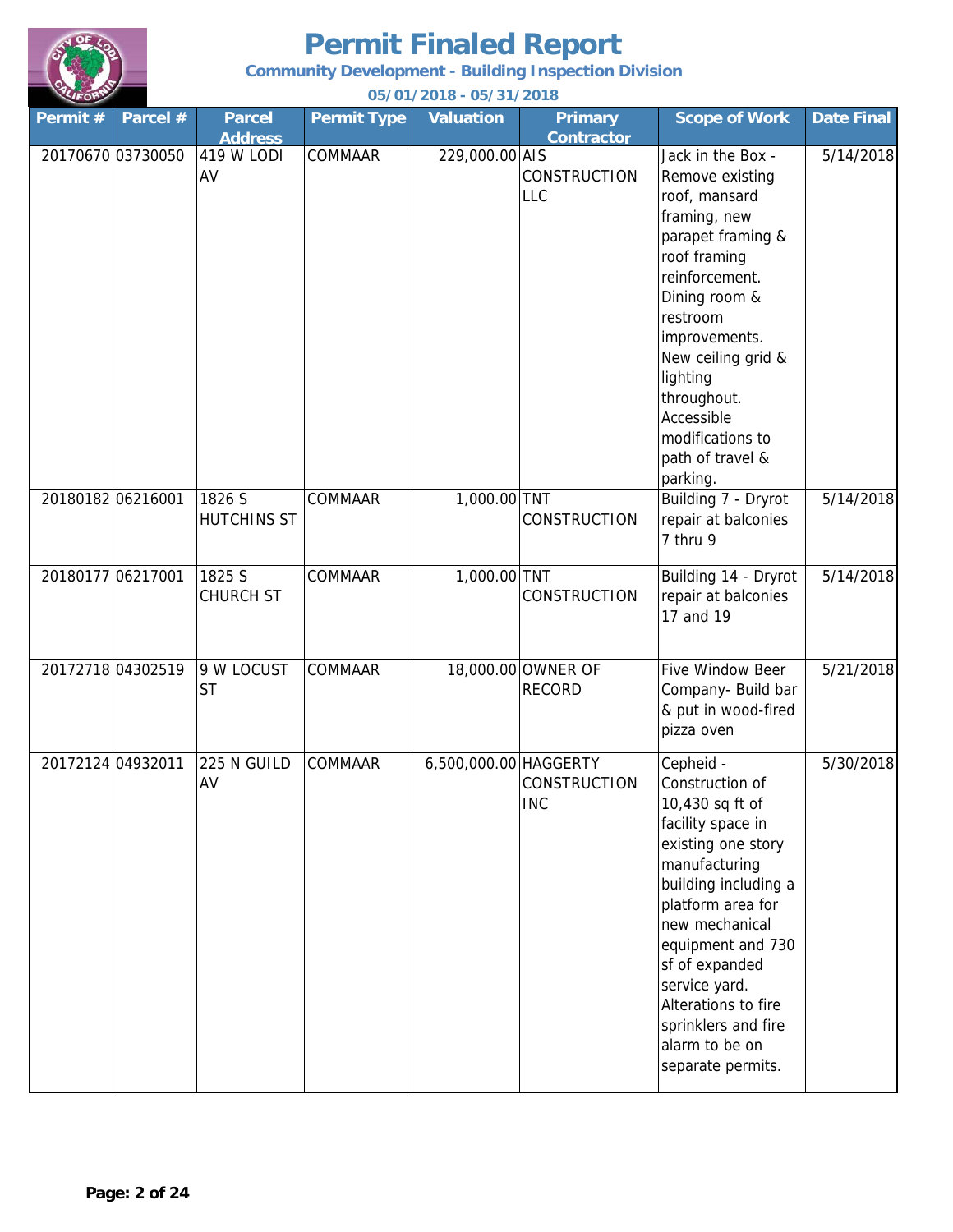

**Community Development - Building Inspection Division**

| Permit # | Parcel #          | <b>Parcel</b><br><b>Address</b>             | <b>Permit Type</b> | <b>Valuation</b>  | <b>Primary</b><br><b>Contractor</b>                                   | <b>Scope of Work</b>                                                                                                                       | <b>Date Final</b> |
|----------|-------------------|---------------------------------------------|--------------------|-------------------|-----------------------------------------------------------------------|--------------------------------------------------------------------------------------------------------------------------------------------|-------------------|
|          | 20172347 04932011 | 225 N GUILD<br>AV                           | <b>COMMAAR</b>     | 118,265.00 RAMSEY | <b>MACHINE</b><br>SERVICES, INC.                                      | Cepheid -<br>Extension of<br>existing 2-ton<br>runway                                                                                      | 5/30/2018         |
|          | 20180167 04933002 | 1333 E<br>TURNER RD                         | COMMAAR            | 8,700.00 TITUS    | <b>MAINTENANCE &amp;</b><br><b>INSTALLATION</b><br>SERVICES INC.      | Waste<br>Management -<br>Install a drum<br>magnet, two<br>conveyors (one<br>existing) and a<br>maintenance<br>service platform.            | 5/30/2018         |
|          | 20180035 04932011 | 225 N GUILD<br>AV                           | COMMAAR            |                   | 35,000.00 HAGGERTY<br><b>CONSTRUCTION</b><br><b>INC</b>               | Cepheid - Install<br>additional (6) tools<br>to Clean Room                                                                                 | 5/30/2018         |
|          | 20172862 04123004 | <b>315 N MAIN</b><br><b>ST</b>              | <b>DEMOLISH</b>    |                   | 10,000.00 OWNER OF<br><b>RECORD</b>                                   | Demolish<br>commercial<br>building damaged<br>by fire                                                                                      | 5/4/2018          |
|          | 20180348 05803012 | <b>1601 LOWER</b><br>SACRAMENT<br><b>RD</b> | <b>DEMOLISH</b>    |                   | 2,200.00 SPARTAN<br>CONSTRUCTION                                      | Located in Suite<br>2165 - (Was Smart<br><b>Style Located</b><br>inside Walmart)<br>Demo 2 partition<br>walls and (7) 110V<br>receptacles. | 5/30/2018         |
|          | 20181137 03508009 | 1818<br><b>MARIPOSA</b><br><b>WY</b>        | <b>ELECSERV</b>    |                   | 1,800.00 ASAP ELECTRIC                                                | Upgrade main<br>service change<br>from 100 amp to<br>200 amp (same<br>location)                                                            | 5/30/2018         |
|          | 20172547 03921020 | 640 ROPER<br>AV                             | <b>EQUIP</b>       |                   | 8,349.00 ALL AIR INC. DBA<br>ALL AIR HEATING<br>& AIR<br>CONDITIONING | Replace HVAC<br>Package unit on<br>roof                                                                                                    | 5/1/2018          |
|          | 20172791 06007073 | 733 PINOT<br>NOIR DR                        | <b>EQUIP</b>       | 8,724.00 B & W    | MECHANICAL INC                                                        | Change out HVAC<br>package unit on<br>roof. Like for like.                                                                                 | 5/2/2018          |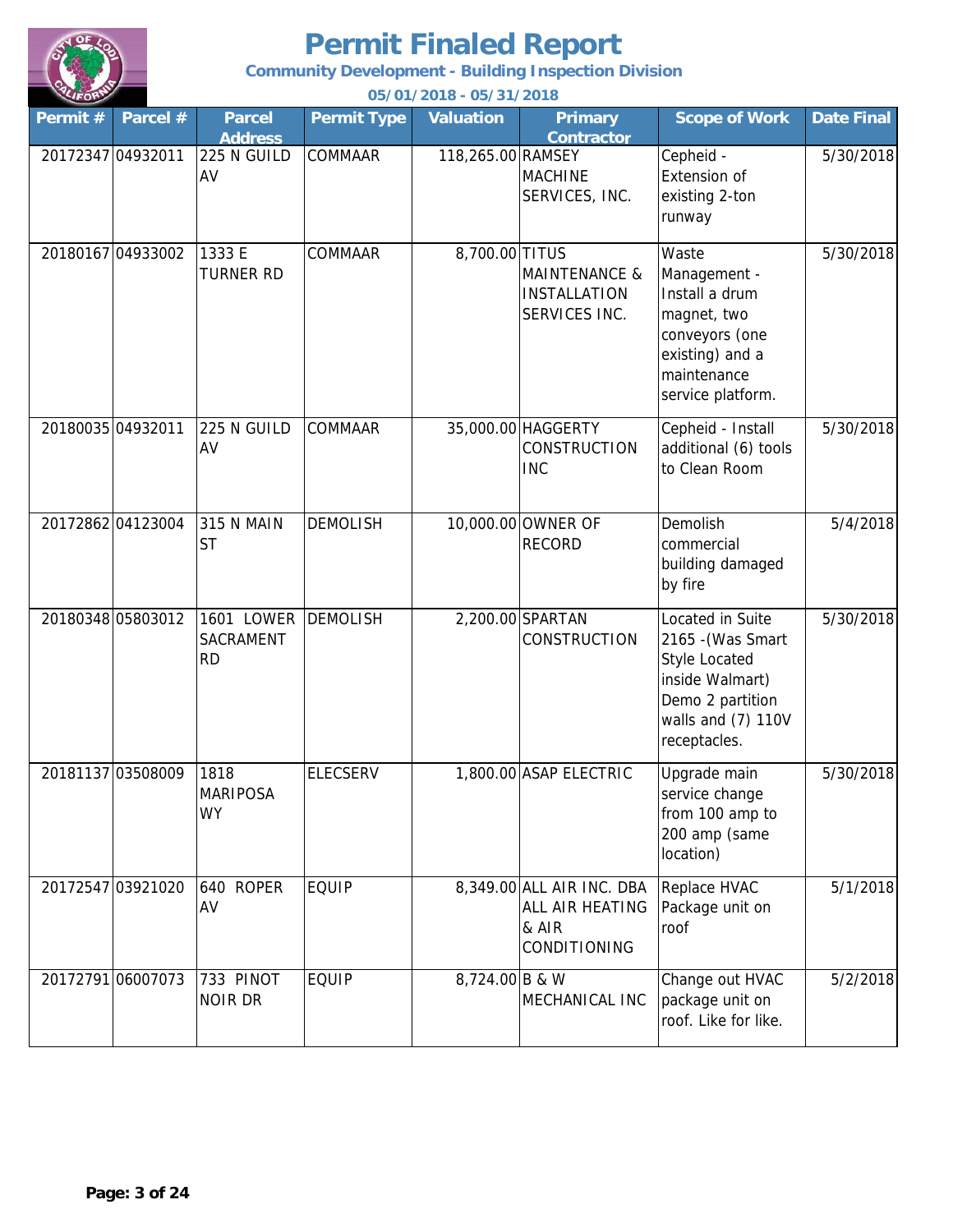

**Community Development - Building Inspection Division**

| Permit# | Parcel #          | <b>Parcel</b><br><b>Address</b> | <b>Permit Type</b> | Valuation      | <b>Primary</b><br><b>Contractor</b>                                                                                     | <b>Scope of Work</b>                                                                                                                                          | <b>Date Final</b> |
|---------|-------------------|---------------------------------|--------------------|----------------|-------------------------------------------------------------------------------------------------------------------------|---------------------------------------------------------------------------------------------------------------------------------------------------------------|-------------------|
|         | 20180576 02718001 | 2318 W<br><b>TOKAY ST</b>       | <b>EQUIP</b>       |                | 2,187.00 BONNEY<br>PLUMBING, LLC,<br><b>DBA BONNEY</b><br><b>PLUMBING</b><br><b>HEATING AIR &amp;</b><br>ROOTER SERVICE | Replace Water<br>Heater in garage                                                                                                                             | 5/3/2018          |
|         | 20181093 06219005 | 1744 N<br><b>ACKERMAN</b><br>DR | <b>EQUIP</b>       | 2,500.00 DELTA | <b>CONSTRUCTION</b><br>AND LANDSCAPE<br>COMPANY                                                                         | Comm Building -<br>Als Furniture<br>(staging and<br>storage)Cap off<br>electrical and gas<br>stubs. Strap up line<br>sets and install 3<br>fire extinguishers | 5/3/2018          |
|         | 20181113 04732204 | 412 HAROLD<br><b>ST</b>         | <b>EQUIP</b>       |                | 3,350.00 BONNEY<br>PLUMBING, LLC,<br><b>DBA BONNEY</b><br>PLUMBING<br><b>HEATING AIR &amp;</b><br>ROOTER SERVICE        | Replace gas line in<br>basement 35 feet<br>total. Like for like.                                                                                              | 5/4/2018          |
|         | 20181047 04708044 | 308 POPLAR<br><b>ST</b>         | <b>EQUIP</b>       |                | 1,500.00 PHIL AND PAUL'S<br>PLUMBING                                                                                    | Replace existing<br>water line from<br>meter to house and<br>then to each of the<br>3 units behind the<br>house.                                              | 5/4/2018          |
|         | 20180935 02728004 | 2438 TOKAY<br><b>ST</b>         | <b>EQUIP</b>       |                | 2,432.00 BELL BROTHER'S<br><b>HEATING AND</b><br>AIR INC.                                                               | Replace Water<br>Heater in garage.                                                                                                                            | 5/4/2018          |
|         | 20180936 02912412 | 2020<br><b>OXFORD WY</b>        | <b>EQUIP</b>       |                | 8,300.00 TOKAY HEATING<br><b>AND AIR</b><br><b>CONDITIONING</b>                                                         | HVAC-replace<br>existing package<br>unit on roof - like<br>for like                                                                                           | 5/4/2018          |
|         | 20180265 02904505 | 930<br><b>RUTLEDGE DR</b>       | <b>EQUIP</b>       |                | 6,227.00 DEREK SAWYERS<br>SMART SNERGY<br><b>HEATING &amp; AIR</b><br>INC.                                              | Replace existing<br>HVAC roof top<br>package unit                                                                                                             | 5/4/2018          |
|         | 20180361 03912001 | 1615<br><b>EDGEWOOD</b><br>DR   | <b>EQUIP</b>       |                | 17,100.00 TOKAY HEATING<br><b>AND AIR</b><br><b>CONDITIONING</b>                                                        | Replace HVAC split<br>system like for like<br>AC on ground<br>furnace in garage                                                                               | 5/4/2018          |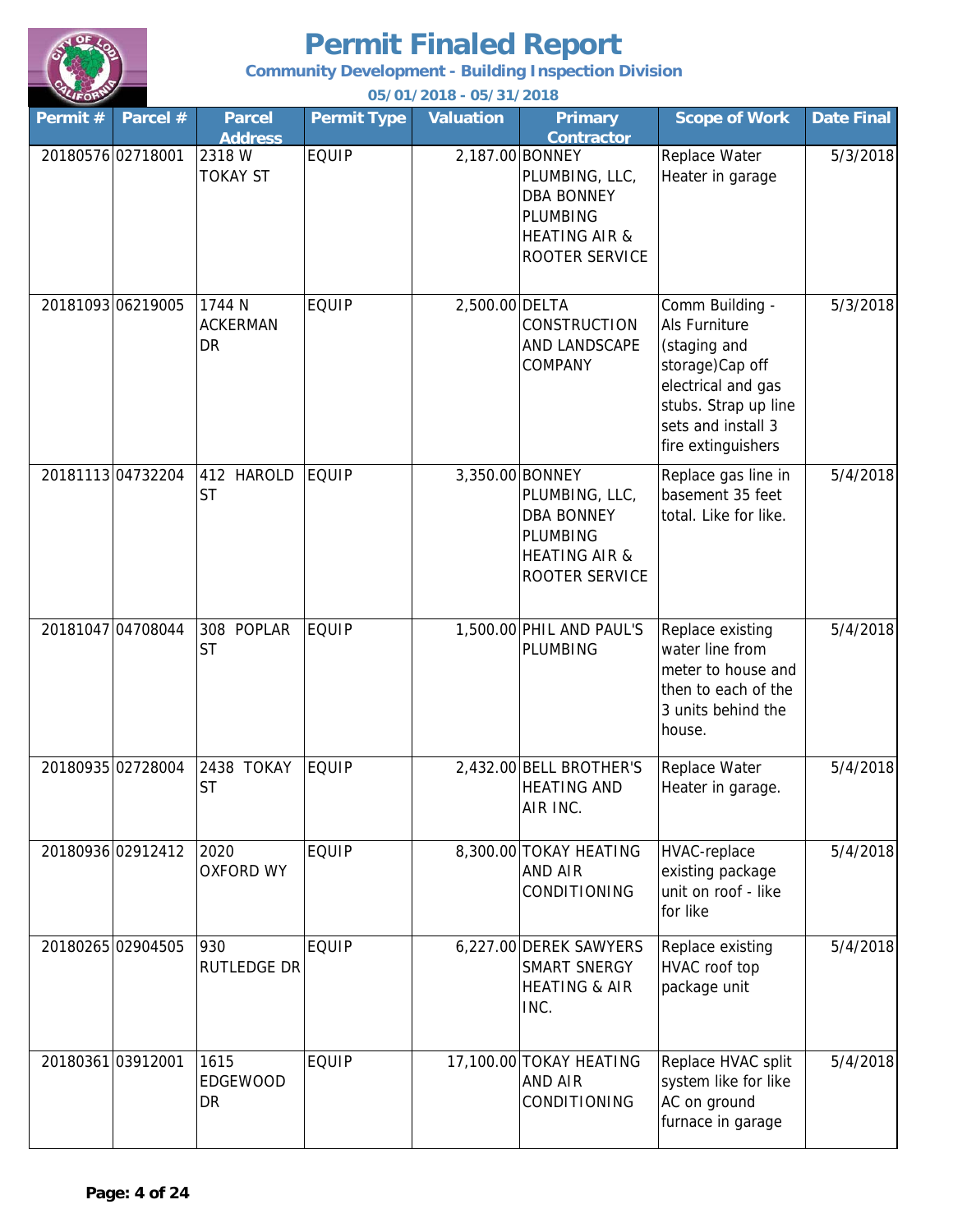

**Community Development - Building Inspection Division**

| Permit# | Parcel #          | <b>Parcel</b><br><b>Address</b>          | <b>Permit Type</b> | <b>Valuation</b> | <b>Primary</b><br><b>Contractor</b>                                                        | <b>Scope of Work</b>                                                                                                                                                                                                                                               | <b>Date Final</b> |
|---------|-------------------|------------------------------------------|--------------------|------------------|--------------------------------------------------------------------------------------------|--------------------------------------------------------------------------------------------------------------------------------------------------------------------------------------------------------------------------------------------------------------------|-------------------|
|         | 20181030 03923010 | 601 LOUIE<br>AV                          | <b>EQUIP</b>       |                  | 10,000.00 LODI SERVICE<br><b>HEATING &amp;</b><br>COOLING                                  | Duplex - Change<br>out existing packet<br>units located on<br>the roof for both<br>601 & 605                                                                                                                                                                       | 5/8/2018          |
|         | 20180968 04302607 | 111 N<br>SACRAMENTO<br><b>ST</b>         | <b>EQUIP</b>       |                  | 7,500.00 ANGKOR<br><b>HEATING AIR</b><br><b>CONDITIONING &amp;</b><br><b>REFRIGERATION</b> | @117 N.<br>Sacramento St - El<br>Gruense Taqueria -<br>5-ton HVAC<br>package unit<br>change out on<br>rooftop                                                                                                                                                      | 5/8/2018          |
|         | 20181121 03731027 | 215 S<br>CALIFORNIA<br><b>ST</b>         | <b>EQUIP</b>       | $5,000.00$ H L D | CONTRUCTION<br>INC.                                                                        | Replace HVAC coil<br>& condenser, split<br>system                                                                                                                                                                                                                  | 5/8/2018          |
|         | 20180362 05845011 | 2338<br><b>JAMESTOWN</b><br>СT           | <b>EQUIP</b>       |                  | 13,420.00 HONEYS AIR INC                                                                   | Replace existing<br>HVAC split system<br>like for like.                                                                                                                                                                                                            | 5/8/2018          |
|         | 20180316 04104043 | 308 LOUIE<br>AV                          | <b>EQUIP</b>       |                  | 4,870.00 CARR ELECTRIC                                                                     | Located at 308 A &<br>B - Duplex at rear<br>of property -<br>Upgrade existing<br>electrical service to<br>200A 240/120V,<br>with (2) 100A<br>meter mains and<br>new 100A<br>subpanels for each<br>unit. Relocate<br>service to<br>northwest corner of<br>building. | 5/8/2018          |
|         | 20181009 05825008 | 1908<br>LAKESHORE<br>DR                  | <b>EQUIP</b>       |                  | 8,480.00 BAKERS HEATING<br>& AIR                                                           | Change out<br>existing split<br>system - same<br>location - outside<br>and in garage                                                                                                                                                                               | 5/9/2018          |
|         | 20181074 02906065 | 710 N<br>LOWER<br>SACRAMENT<br><b>RD</b> | <b>EQUIP</b>       |                  | 616.00 ROOTER PRO<br>PLUMBING INC.,<br><b>DBA KNIGHTS</b><br>PLUMBING &<br><b>DRAIN</b>    | Replace nipple at<br>toilet supply line                                                                                                                                                                                                                            | 5/9/2018          |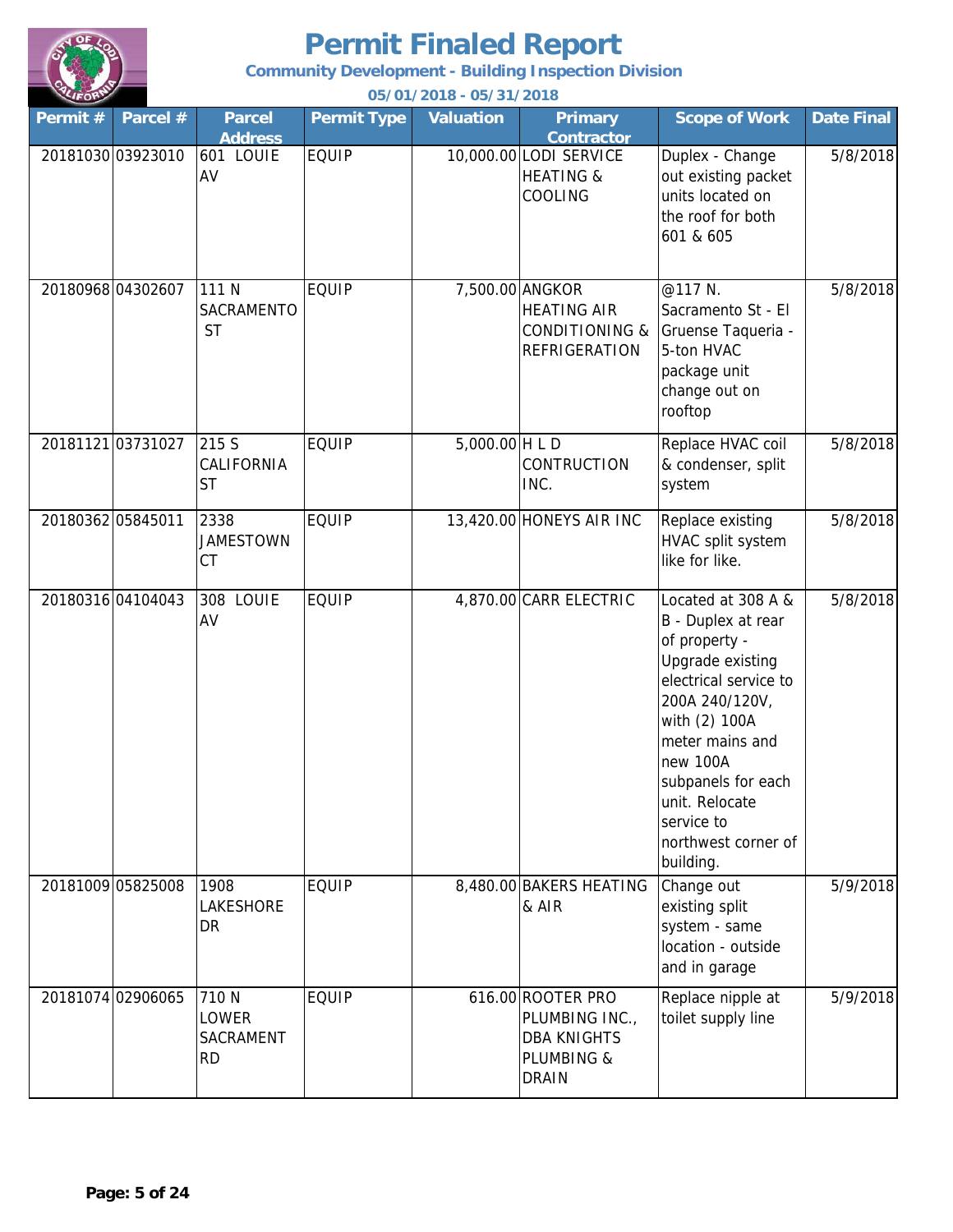

**Community Development - Building Inspection Division**

| Permit# | Parcel #          | <b>Parcel</b><br><b>Address</b>            | <b>Permit Type</b> | <b>Valuation</b> | <b>Primary</b><br><b>Contractor</b>                                                                                            | <b>Scope of Work</b>                                                                                           | <b>Date Final</b> |
|---------|-------------------|--------------------------------------------|--------------------|------------------|--------------------------------------------------------------------------------------------------------------------------------|----------------------------------------------------------------------------------------------------------------|-------------------|
|         | 20180947 04131008 | 418<br><b>MOKELUMNE</b><br><b>RIVER DR</b> | <b>EQUIP</b>       |                  | 12,000.00 LODI SERVICE<br><b>HEATING &amp;</b><br>COOLING                                                                      | HVAC changeout -<br>AC on ground<br>furnace in garage                                                          | 5/10/2018         |
|         | 20180678 02913006 | 2201 W<br><b>WALNUT ST</b>                 | <b>EQUIP</b>       |                  | 8,000.00 SHEEHAN<br>PACIFIC HEATING<br>& AIR<br>CONDITIONING<br><b>DBA PACIFIC</b><br><b>HEATING &amp; AIR</b><br>CONDITIONING | Change out furnace<br>& air conditioner                                                                        | 5/10/2018         |
|         | 20172805 03302410 | 1750<br><b>NORMANDY</b><br><b>CT</b>       | <b>EQUIP</b>       |                  | 4,789.00 GIDDENS<br><b>BROTHERS INC</b>                                                                                        | Replace fireplace<br>insert using<br>existing 1/2" gas<br>hookup.                                              | 5/10/2018         |
|         | 20180942 03911208 | 1188<br><b>NORTHWOOD</b><br><b>DR</b>      | <b>EQUIP</b>       |                  | 8,000.00 TOKAY HEATING<br>AND AIR<br>CONDITIONING                                                                              | <b>HVAC</b> replace<br>existing equipment<br>like for like. AC on<br>ground furnace<br>outside                 | 5/14/2018         |
|         | 20181008 06237014 | 671<br>SANDPIPER CI                        | <b>EQUIP</b>       |                  | 8,250.00 BAKERS HEATING<br>& AIR                                                                                               | Change out<br>existing split<br>system - same<br>location - outside<br>and in garage                           | 5/14/2018         |
|         | 20181048 04512305 | 1215 S<br><b>SCHOOL ST</b>                 | <b>EQUIP</b>       |                  | 5,000.00 PHIL AND PAUL'S<br>PLUMBING                                                                                           | Replace existing<br>sewer line from<br>basement to<br>property line.<br>Trenchless 50 feet<br>and dug 40 feet. | 5/14/2018         |
|         | 20181155 04511034 | <b>412 W VINE</b><br><b>ST</b>             | <b>EQUIP</b>       |                  | 5,000.00 PHIL AND PAUL'S<br><b>PLUMBING</b>                                                                                    | Replace 35' sewer<br>line with ABS piping                                                                      | 5/15/2018         |
|         | 20180872 04311326 | 405 E ELM ST EQUIP                         |                    |                  | 400.00 VULCAN<br><b>CONSTRUCTION</b><br>& MAINTENANCE,<br>INC.                                                                 | Extend gas line to<br>relocate gas meter.                                                                      | 5/15/2018         |
|         | 20180873 04311325 | <b>405 E ELM ST</b>                        | <b>EQUIP</b>       |                  | 400.00 VULCAN<br><b>CONSTRUCTION</b><br>& MAINTENANCE,<br>INC.                                                                 | Located at 405 1/2<br>E Elm St - Extend<br>gas line to relocate<br>gas meter.                                  | 5/15/2018         |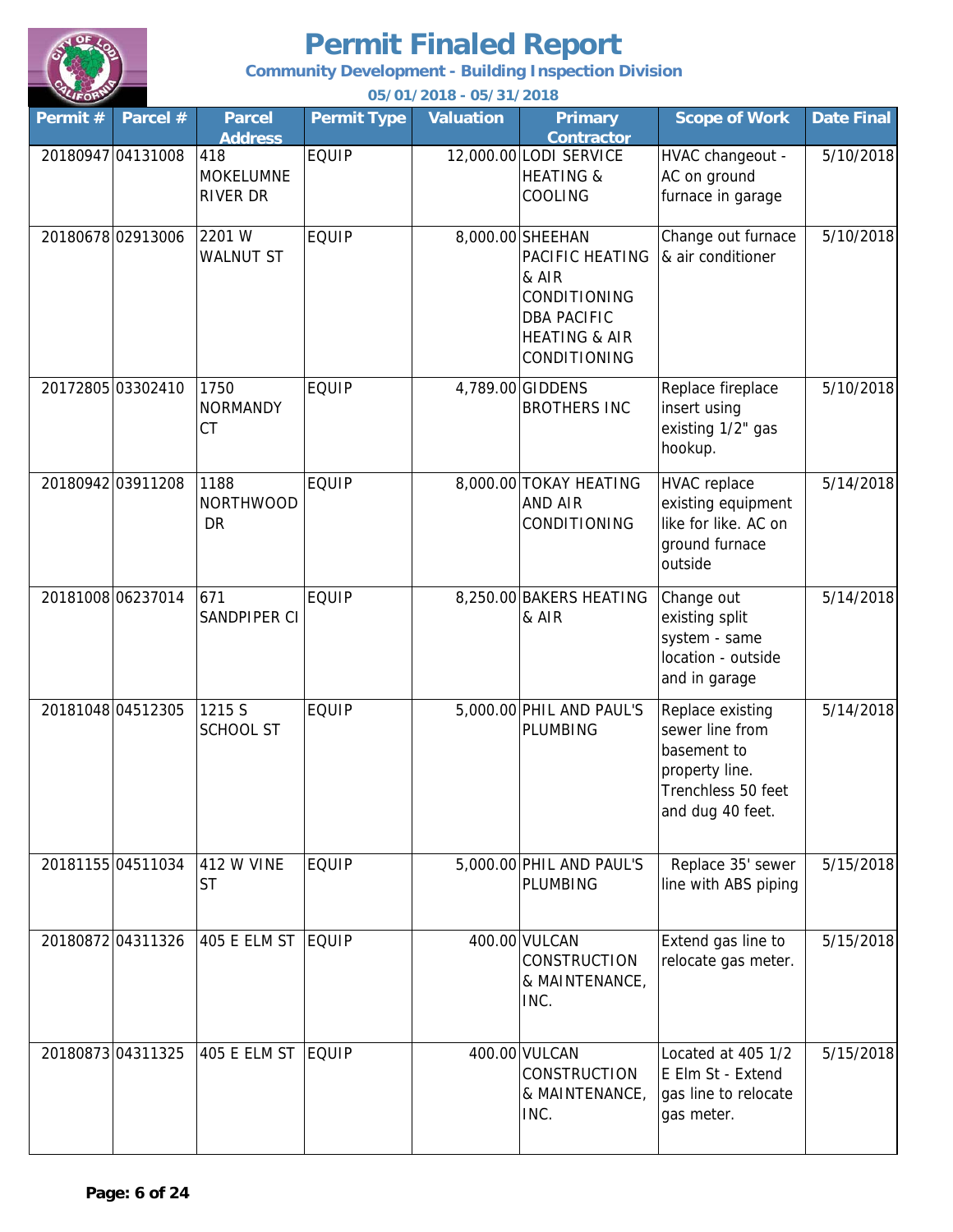

**Community Development - Building Inspection Division**

| Permit# | Parcel #          | <b>Parcel</b><br><b>Address</b> | <b>Permit Type</b> | <b>Valuation</b> | <b>Primary</b><br><b>Contractor</b>                            | <b>Scope of Work</b>                                                            | <b>Date Final</b> |
|---------|-------------------|---------------------------------|--------------------|------------------|----------------------------------------------------------------|---------------------------------------------------------------------------------|-------------------|
|         | 20180874 04311313 | 117 N<br><b>GARFIELD ST</b>     | <b>EQUIP</b>       |                  | 400.00 VULCAN<br><b>CONSTRUCTION</b><br>& MAINTENANCE,<br>INC. | Extend gas line to<br>relocate gas meter.                                       | 5/15/2018         |
|         | 20180875 04311302 | 406 E<br><b>LOCUST ST</b>       | <b>EQUIP</b>       |                  | 400.00 VULCAN<br><b>CONSTRUCTION</b><br>& MAINTENANCE,<br>INC. | Extend gas line to<br>relocate gas meter.                                       | 5/15/2018         |
|         | 20180913 04311302 | 406 E<br><b>LOCUST ST</b>       | <b>EQUIP</b>       |                  | 400.00 VULCAN<br><b>CONSTRUCTION</b><br>& MAINTENANCE,<br>INC. | Located at 406 1/2<br>E Locust St -<br>Extend gas line to<br>relocate gas meter | 5/15/2018         |
|         | 20180866 04311316 | 431 E ELM ST                    | <b>EQUIP</b>       |                  | 400.00 VULCAN<br><b>CONSTRUCTION</b><br>& MAINTENANCE,<br>INC. | Extend gas line to<br>relocate gas meter.                                       | 5/15/2018         |
|         | 20180867 04311315 | 435 E ELM ST                    | <b>EQUIP</b>       |                  | 400.00 VULCAN<br>CONSTRUCTION<br>& MAINTENANCE,<br>INC.        | Extend gas line to<br>relocate gas meter.                                       | 5/15/2018         |
|         | 20172719 06005109 | 1511 S<br><b>FAIRMONT DR</b>    | <b>EQUIP</b>       |                  | 6,900.00 HONEYS AIR INC                                        | Replace HVAC<br>package unit like<br>for like                                   | 5/16/2018         |
|         | 2018086804311317  | 425 E ELM ST EQUIP              |                    |                  | 400.00 VULCAN<br><b>CONSTRUCTION</b><br>& MAINTENANCE,<br>INC. | Extend gas line to<br>relocate gas meter.                                       | 5/16/2018         |
|         | 20180869 04311317 | 425 E ELM ST   EQUIP            |                    |                  | 400.00 VULCAN<br><b>CONSTRUCTION</b><br>& MAINTENANCE,<br>INC. | Located at 425 1/2<br>E Elm St - Extend<br>gas line to relocate<br>gas meter.   | 5/16/2018         |
|         | 20180870 04311318 | 421 E ELM ST                    | EQUIP              |                  | 400.00 VULCAN<br><b>CONSTRUCTION</b><br>& MAINTENANCE,<br>INC. | Located at 421 1/2<br>E Elm St - Extend<br>gas line to relocate<br>gas meter.   | 5/16/2018         |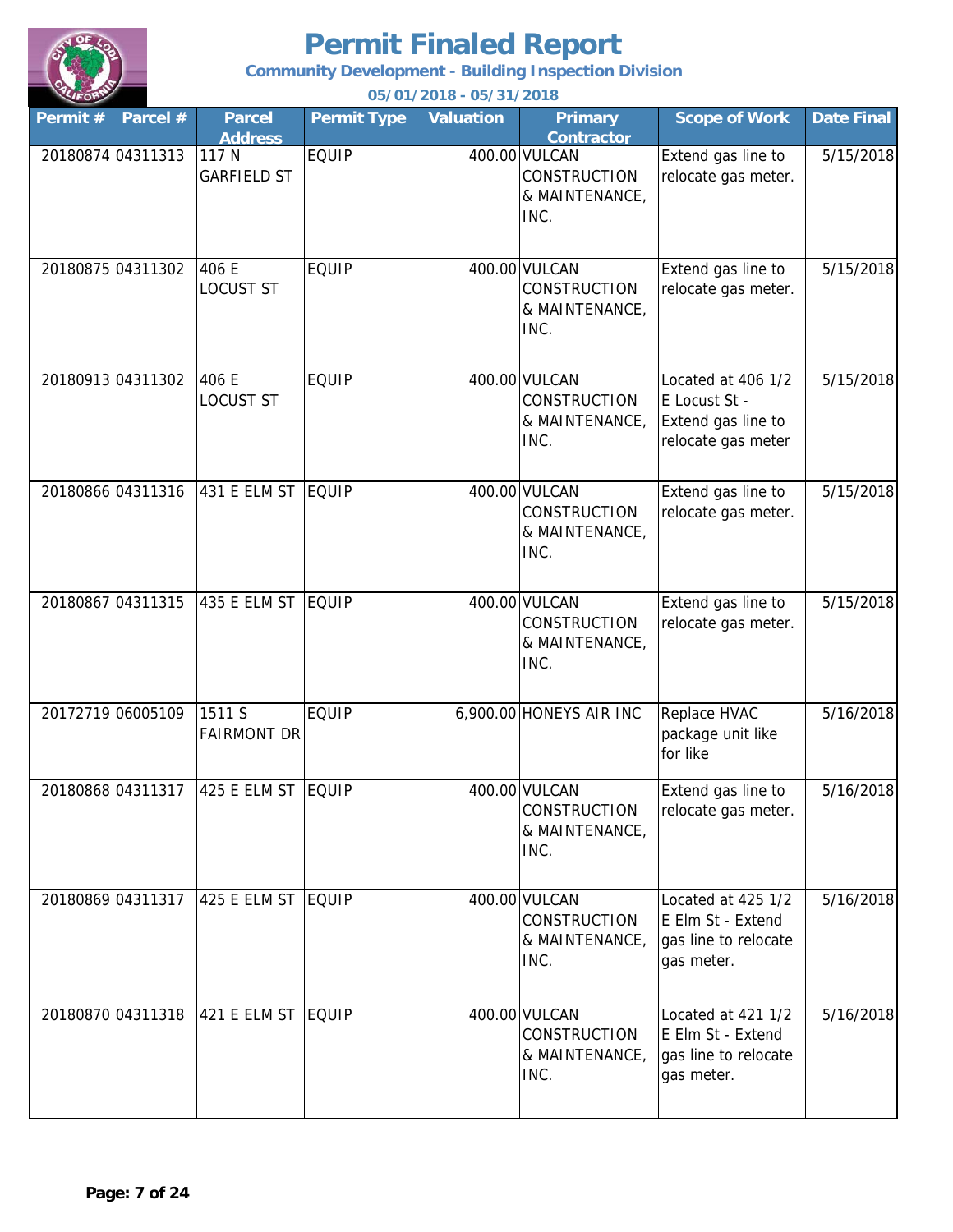

**Community Development - Building Inspection Division**

| Permit# | Parcel #          | <b>Parcel</b><br><b>Address</b>       | <b>Permit Type</b> | <b>Valuation</b> | <b>Primary</b><br><b>Contractor</b>                                          | <b>Scope of Work</b>                                                                                                        | <b>Date Final</b> |
|---------|-------------------|---------------------------------------|--------------------|------------------|------------------------------------------------------------------------------|-----------------------------------------------------------------------------------------------------------------------------|-------------------|
|         | 20180871 04311320 | 417 E ELM ST                          | <b>EQUIP</b>       |                  | 400.00 VULCAN<br><b>CONSTRUCTION</b><br>& MAINTENANCE,<br>INC.               | Located at 417 1/2<br>E Elm St - Extend<br>gas line to relocate<br>gas meter.                                               | 5/16/2018         |
|         | 20180964 03116012 | 1100 S<br><b>CRESCENT AV</b>          | <b>EQUIP</b>       |                  | 13,700.00 HONEYS AIR INC                                                     | Replace existing<br>HVAC with a 3-ton<br>split system                                                                       | 5/16/2018         |
|         | 2018047204714013  | 801 S<br>WASHINGTON<br><b>ST</b>      | <b>EQUIP</b>       |                  | 22,556.00 ROD JOHNSON<br>AIR, INC                                            | Lodi House -<br>Replace (1) split<br>system in the<br>basment and on<br>the ground.<br>Replace (1) rooftop<br>package unit. | 5/16/2018         |
|         | 20181183 02728016 | 2324 W<br><b>TOKAY ST</b>             | <b>EQUIP</b>       |                  | 1,657.00 VALICE PLUMBING Replace Water                                       | Heater in garage                                                                                                            | 5/16/2018         |
|         | 20181119 02930026 | 415<br><b>APPLEWOOD</b><br>DR         | <b>EQUIP</b>       |                  | 8,450.00 BAKERS HEATING<br>& AIR                                             | HVAC changeout<br>Furnace and coil in<br>attic and condensor<br>onground                                                    | 5/17/2018         |
|         | 20180827 04916004 | 911<br><b>INDUSTRIAL</b><br><b>WY</b> | <b>EQUIP</b>       | 7,560.00 B & W   | MECHANICAL INC                                                               | Suite G - Replace<br>HVAC gas pack on<br>roof                                                                               | 5/17/2018         |
|         | 20180579 05830003 | 1621<br>CAMPHOR WY                    | <b>EQUIP</b>       | 7,800.00 B & W   | MECHANICAL INC                                                               | Replace HVAC split<br>system                                                                                                | 5/18/2018         |
|         | 20180407 01561029 | 2401 EILERS<br>#803 LN                | <b>EQUIP</b>       |                  | 6,300.00 ALL AIR INC. DBA<br>ALL AIR HEATING<br>& AIR<br><b>CONDITIONING</b> | Located at Unit 803<br>- Replace package<br>unit like for like                                                              | 5/18/2018         |
|         | 20180339 05831010 | 1512 AMBER<br><b>LEAF WY</b>          | <b>EQUIP</b>       |                  | 12,300.00 TOKAY HEATING<br><b>AND AIR</b><br><b>CONDITIONING</b>             | Replace existing<br>HVAC split system<br>Ac on ground and<br>furnace in shed<br>outside.                                    | 5/18/2018         |
|         | 20172645 03303315 | 1771<br><b>CORBIN CT</b>              | <b>EQUIP</b>       |                  | 0.00 TOP RANK<br><b>HEATING &amp; AIR</b><br>CONDITIONING<br>INC.            | Replace HVAC split<br>sysem                                                                                                 | 5/18/2018         |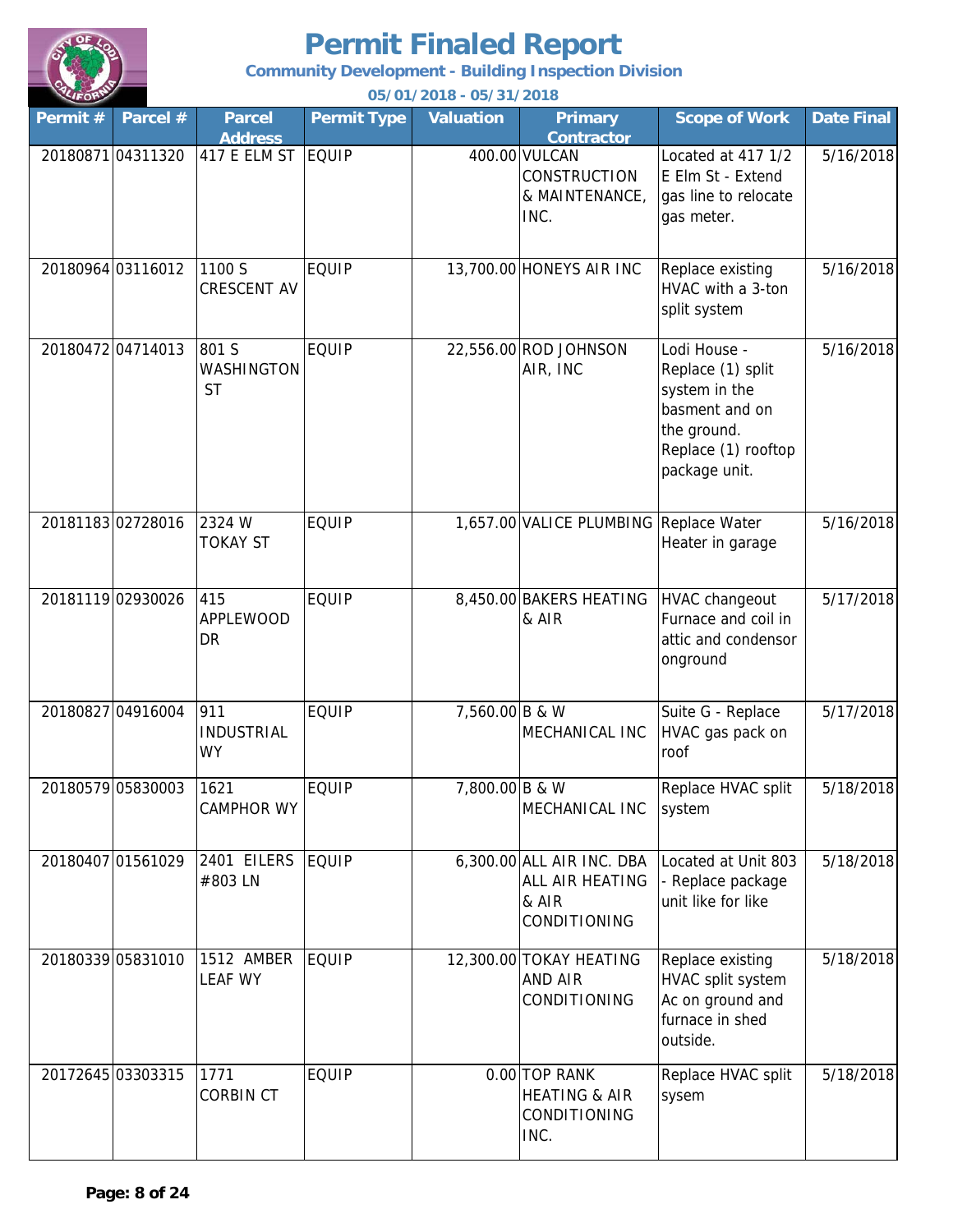

**Community Development - Building Inspection Division**

| Permit# | Parcel #          | <b>Parcel</b><br><b>Address</b>     | <b>Permit Type</b> | <b>Valuation</b> | <b>Primary</b><br><b>Contractor</b>                                          | <b>Scope of Work</b>                                                                                           | <b>Date Final</b> |
|---------|-------------------|-------------------------------------|--------------------|------------------|------------------------------------------------------------------------------|----------------------------------------------------------------------------------------------------------------|-------------------|
|         | 20181052 02905023 | 713<br>RUTLEDGE DR                  | <b>EQUIP</b>       | 7,000.00 B & W   | MECHANICAL INC                                                               | Change out HVAC<br>package unit                                                                                | 5/18/2018         |
|         | 20172813 05836024 | 2207<br>ORCHIS DR                   | <b>EQUIP</b>       |                  | 3,500.00 HENDERSON<br>BROS. CO. INC.                                         | Replace 4" sewer<br>line install clean<br>out with pop up<br>assembly. Follow<br>up with camera<br>inspection. | 5/21/2018         |
|         | 20180521 03703007 | 201 N<br><b>FAIRMONT AV</b>         | <b>EQUIP</b>       |                  | 9,245.00 TOKAY HEATING<br><b>AND AIR</b><br>CONDITIONING                     | replace HVAC Split<br>System and ducting                                                                       | 5/21/2018         |
|         | 20181264 05849014 | 2410<br><b>WYNDHAM</b><br><b>WY</b> | <b>EQUIP</b>       |                  | 1,500.00 CRYSTAL<br>PLUMBING                                                 | Replace Water<br>Heater                                                                                        | 5/22/2018         |
|         | 20181117 02721022 | <b>2315 W VINE</b><br><b>ST</b>     | <b>EQUIP</b>       |                  | 8,450.00 BAKERS HEATING<br>& AIR                                             | <b>HVAC changeout</b><br>Package unit on<br>roof                                                               | 5/22/2018         |
|         | 2018111803928012  | 1101<br>MIDVALE                     | <b>EQUIP</b>       |                  | 10,450.00 BAKERS HEATING<br>& AIR                                            | <b>HVAC changeout</b><br>furnace and coil in<br>closet and<br>condenser on<br>ground                           | 5/23/2018         |
|         | 20181064 01555007 | 2837<br><b>STRATFORD</b><br>LN      | <b>EQUIP</b>       |                  | 16,068.00 BELL BROTHER'S<br><b>HEATING AND</b><br>AIR INC.                   | HVAC change out<br>split system like for<br>like.                                                              | 5/23/2018         |
|         | 20181286 03305003 | 712 S MILLS<br>AV                   | <b>EQUIP</b>       |                  | 1,000.00 LAWSON'S<br><b>PLUMBING &amp;</b><br>DRAIN CLEANING                 | Replace Water<br>Heater in garage                                                                              | 5/23/2018         |
|         | 2018128802948035  | 983<br><b>PEARWOOD</b><br>СI        | <b>EQUIP</b>       |                  | 1,000.00 LAWSON'S<br>PLUMBING &<br><b>DRAIN CLEANING</b>                     | Replace Water<br>Heater in garage                                                                              | 5/23/2018         |
|         | 20181235 02937031 | 2564<br>SEQUOIA ST                  | <b>EQUIP</b>       |                  | 475.00 JAMES<br>GALARNEAU<br>ELECTRIC, INC.<br>dba JG<br><b>CONSTRUCTION</b> | Install 50 amp 220<br>v outlet in garage                                                                       | 5/23/2018         |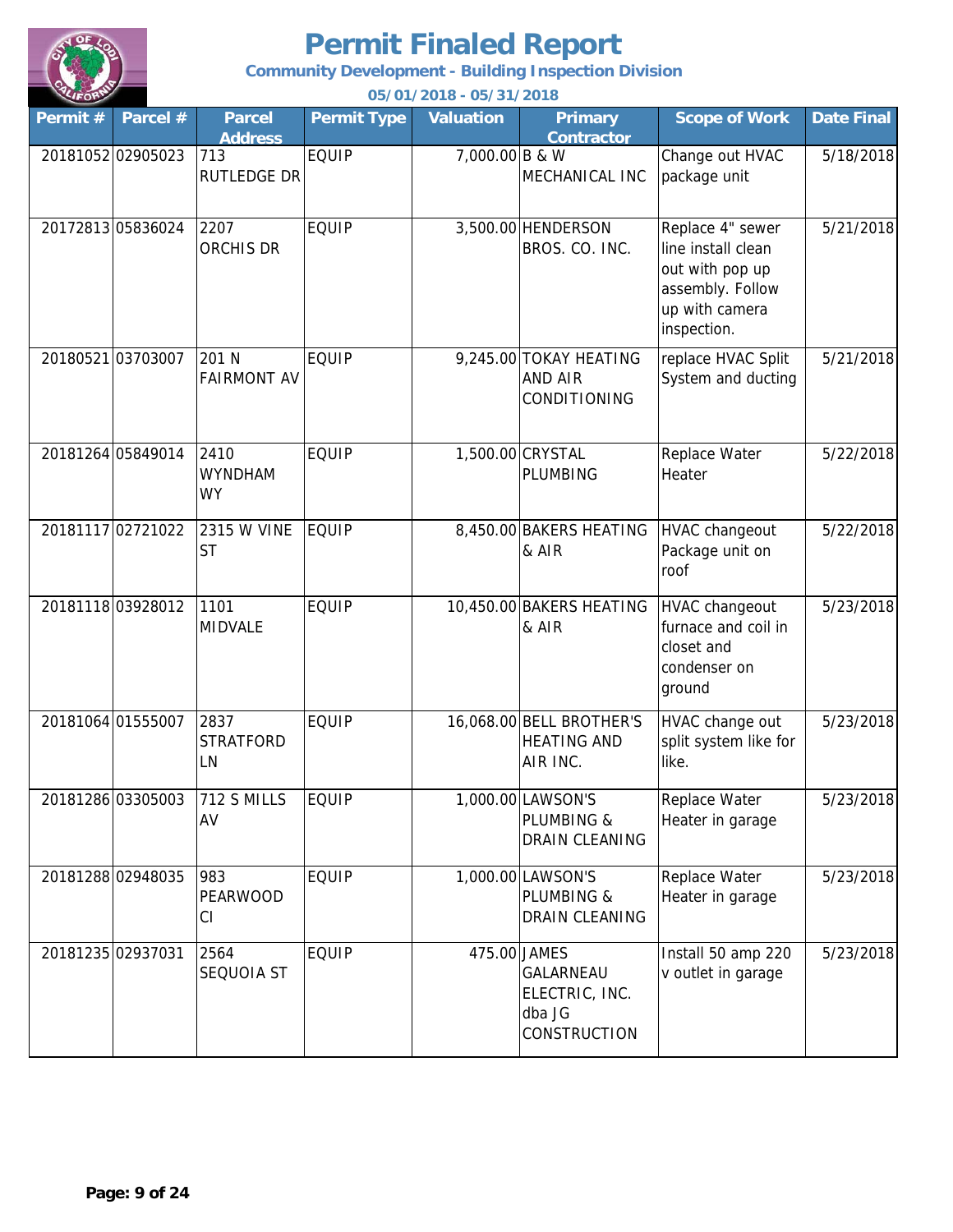

**Community Development - Building Inspection Division**

| Permit# | Parcel #          | <b>Parcel</b><br><b>Address</b>       | <b>Permit Type</b> | <b>Valuation</b> | <b>Primary</b><br><b>Contractor</b>                                                 | <b>Scope of Work</b>                                                                      | <b>Date Final</b> |
|---------|-------------------|---------------------------------------|--------------------|------------------|-------------------------------------------------------------------------------------|-------------------------------------------------------------------------------------------|-------------------|
|         | 20181193 02907019 | 401<br>RUTLEDGE DR                    | <b>EQUIP</b>       |                  | 6,000.00 ANGKOR<br><b>HEATING AIR</b><br><b>CONDITIONING &amp;</b><br>REFRIGERATION | 3.5 ton HVAC split<br>system change out-<br>like for like                                 | 5/23/2018         |
|         | 20181162 04136004 | 718<br>CALAVERAS<br><b>ST</b>         | <b>EQUIP</b>       |                  | 6,400.00 ALL AIR INC DBA:<br>ALL AIR<br><b>HEATING &amp; AIR</b><br>CONDITIONING    | HVAC change out<br>like for like                                                          | 5/23/2018         |
|         | 20181298 02907019 | 401<br>RUTLEDGE DR                    | <b>EQUIP</b>       |                  | 1,000.00 NOR-CAL<br>PLUMBING INC                                                    | In Garage Replace<br>Water Heater like<br>for like                                        | 5/23/2018         |
|         | 20180531 06003072 | 1408 VIN<br>ROSE DR                   | <b>EQUIP</b>       |                  | 12,000.00 GREG KOEHLER<br><b>HEATING &amp; AIR</b>                                  | HVAC changeout<br>package unit on<br>roof                                                 | 5/23/2018         |
|         | 20180791 02951038 | 2972<br><b>HAZELWOOD</b><br><b>WY</b> | <b>EQUIP</b>       |                  | 7,980.00 TOKAY HEATING<br><b>AND AIR</b><br>CONDITIONING                            | Replace existing AC<br>on ground and<br>replace existing coil<br>in attic. Like for like. | 5/23/2018         |
|         | 20180395 04727021 | 1320 S<br>WASHINGTON<br><b>ST</b>     | <b>EQUIP</b>       |                  | 500.00 OWNER OF<br><b>RECORD</b>                                                    | Replace<br>orangeburg sewer<br>pipe with 4" ABS<br>plastic pipe                           | 5/24/2018         |
|         | 20171451 03537005 | 1327 W<br><b>WALNUT ST</b>            | <b>EQUIP</b>       |                  | 8,877.00 ALL AIR INC. DBA<br>ALL AIR HEATING<br>& AIR<br><b>CONDITIONING</b>        | HVAC replace split<br>system like for like                                                | 5/29/2018         |
|         | 20171313 01562035 | 2401 EILERS<br>#1002 LN               | <b>EQUIP</b>       |                  | $5,500.00$ R D L INC DBA MC<br><b>LAUGHLIN AIR</b>                                  | Replace HVAC like<br>for like. 2.5 ton, 14<br>SEER package unit<br>on the roof.           | 5/30/2018         |
|         | 20181157 03314321 | 811<br><b>DIANNA</b><br>DR            | <b>EQUIP</b>       |                  | 7,800.00 TOKAY HEATING<br><b>AND AIR</b><br>CONDITIONING                            | HVAC change out<br>split system                                                           | 5/31/2018         |
|         | 20170973 03720310 | <b>717 W OAK</b><br><b>ST</b>         | <b>EQUIP</b>       |                  | 15,129.00 ALL AIR INC DBA:<br>ALL AIR<br><b>HEATING &amp; AIR</b><br>CONDITIONING   | HVAC change out<br>package unit like<br>for like with new<br>duct work.                   | 5/31/2018         |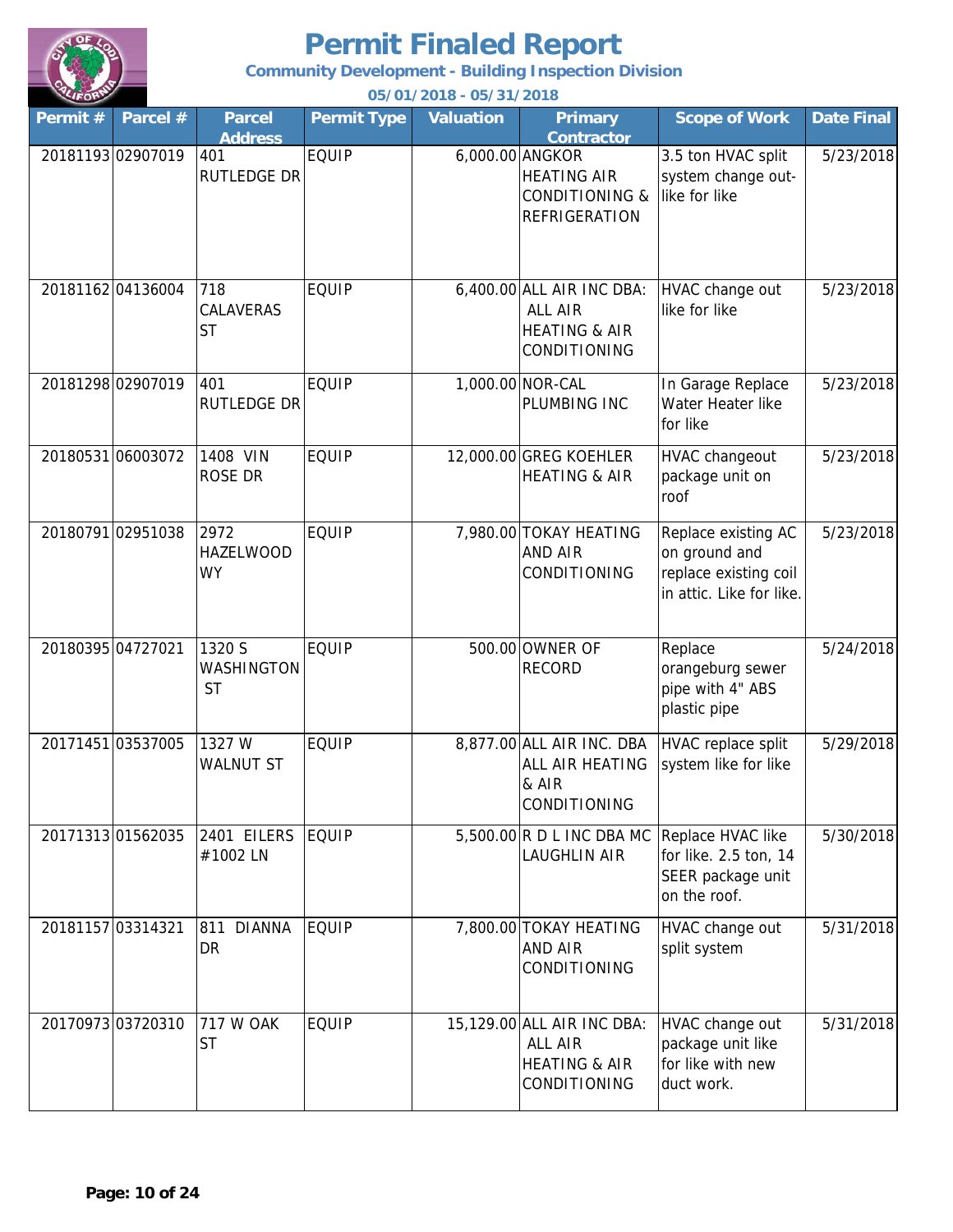

**Community Development - Building Inspection Division**

| Permit#  | Parcel #          | <b>Parcel</b><br><b>Address</b>         | <b>Permit Type</b> | <b>Valuation</b> | <b>Primary</b><br><b>Contractor</b>                                          | <b>Scope of Work</b>                                                                     | <b>Date Final</b> |
|----------|-------------------|-----------------------------------------|--------------------|------------------|------------------------------------------------------------------------------|------------------------------------------------------------------------------------------|-------------------|
|          | 20171140 03720310 | 717 W OAK<br><b>ST</b>                  | <b>EQUIP</b>       |                  | 4,000.00 ALL AIR INC. DBA<br>ALL AIR HEATING<br>& AIR<br><b>CONDITIONING</b> | Replace Water<br>Heater                                                                  | 5/31/2018         |
| 20180853 |                   |                                         | <b>FIRE</b>        |                  | 0.00 GRUPE HOMES                                                             | <b>HARVEST</b><br><b>CROSSING</b><br><b>MASTER PLAN 5</b><br><b>FIRE SPRINKLERS</b>      | 5/2/2018          |
|          | 20180528 04745017 | 520 S<br><b>CHEROKEE LN</b>             | FIRE               |                  | 0.00 QUALITY<br><b>SYSTEMS &amp;</b><br><b>SERVICE INC</b>                   | DDs Discount -<br>Suite 101 -<br>Modification to<br>existing Fire Alarm<br>System        | 5/2/2018          |
|          | 20180260 04745017 | 520 S<br>CHEROKEE LN                    | FIRE               |                  | $0.00$ SDLFIRE<br>PROTECTION INC                                             | Fire Sprinklers for<br>the DD Store TI                                                   | 5/2/2018          |
|          | 20173039 05869021 | 3025<br><b>ADRIANALN</b>                | FIRE               |                  | 0.00 THORPE DESIGN                                                           | Fire Sprinkler<br>System for New<br>Single Family<br>Dwelling MP2                        | 5/2/2018          |
|          | 20163218 02744028 | 1202<br>SAUVIGNON<br><b>CT</b>          | FIRE               |                  | 0.00 BARSOTTI'S FIRE<br>PROTECTION                                           | Fire Sprinklers for<br>New Single Family<br>Dwelling MP3                                 | 5/2/2018          |
|          | 20151819 02954008 | 2739<br><b>DAZZLER</b><br><b>STREET</b> | <b>FIRE</b>        |                  | 0.00 BARSOTTI'S FIRE<br><b>PROTECTION</b>                                    | <b>FIRE SPRINKLER</b><br><b>SYSTEM FOR ROSE</b><br><b>GATE MASTER</b><br><b>PLAN 304</b> | 5/2/2018          |
|          | 20173040 05869022 | 3019<br><b>ADRIANA LN</b>               | <b>FIRE</b>        |                  | 0.00 THORPE DESIGN                                                           | Fire Sprinkler<br>System for New<br>Single Family<br>Dwelling MP3                        | 5/4/2018          |
|          | 20163389 02955050 | 3021<br><b>BELMONT DR</b>               | FIRE               |                  | 0.00 BARSOTTI'S FIRE<br><b>PROTECTION</b>                                    | Fire Sprinklers for<br>New Single Family<br>Dwelling MP304                               | 5/4/2018          |
|          | 2015268802905423  | 217<br><b>LANDMARK</b><br>LANE          | <b>FIRE</b>        |                  | 0.00 BARSOTTI'S FIRE<br><b>PROTECTION</b>                                    | <b>Install Fire</b><br>Sprinklers in new<br>Single Family<br>Dwelling                    | 5/7/2018          |
|          | 20163236 02954020 | 191<br><b>LANDMARK LN</b>               | <b>FIRE</b>        |                  | 0.00 BARSOTTI'S FIRE<br><b>PROTECTION</b>                                    | Fire Sprinklers for<br>New Single Family<br>Dwelling MP205                               | 5/7/2018          |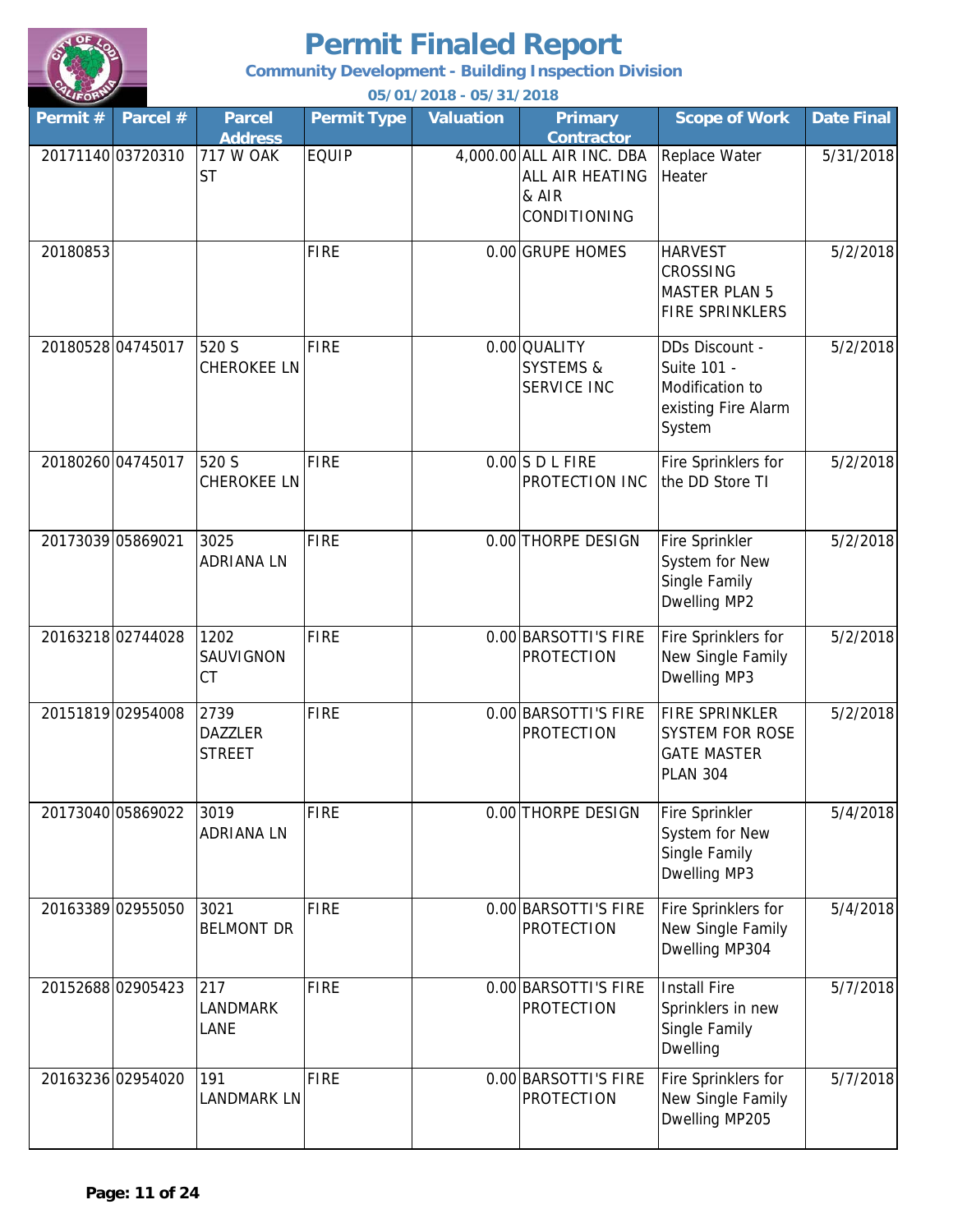

**Community Development - Building Inspection Division**

| Permit# | Parcel #          | <b>Parcel</b><br><b>Address</b>           | <b>Permit Type</b> | Valuation | <b>Primary</b><br><b>Contractor</b>                 | <b>Scope of Work</b>                                                     | <b>Date Final</b> |
|---------|-------------------|-------------------------------------------|--------------------|-----------|-----------------------------------------------------|--------------------------------------------------------------------------|-------------------|
|         | 20173041 05869026 | 123 BING DR FIRE                          |                    |           | 0.00 THORPE DESIGN                                  | <b>Fire Sprinkler</b><br>System for New<br>Single Family<br>Dwelling MP4 | 5/9/2018          |
|         | 20170191 05865025 | 2951<br>Reynolds<br>Ranch<br>Parkway      | <b>FIRE</b>        |           | 0.00 Sierra Valley Fire<br>Protection               | <b>Apartment Building</b><br>"C" Install Fire<br>Sprinkler System        | 5/9/2018          |
|         | 20163255 02956066 | 3072<br>CELEBRATION<br><b>DR</b>          | FIRE               |           | 0.00 BARSOTTI'S FIRE<br><b>PROTECTION</b>           | Fire Sprinklers for<br>New Single Family<br>Dwelling MP202               | 5/14/2018         |
|         | 20163393 02956065 | 3068<br>CELEBRATION<br><b>DR</b>          | <b>FIRE</b>        |           | 0.00 BARSOTTI'S FIRE<br><b>PROTECTION</b>           | Fire Sprinklers for<br>New Single Family<br>Dwelling MP203               | 5/14/2018         |
|         | 20170187 05865025 | 2951<br>Reynolds<br>Ranch<br>Parkway      | <b>FIRE</b>        |           | 0.00 Sierra Valley Fire<br>Protection               | <b>Apartment Building</b><br>"M" Install Fire<br>Sprinkler System        | 5/15/2018         |
|         | 20173043 05869003 | 3030<br><b>KORDIA AV</b>                  | <b>FIRE</b>        |           | 0.00 THORPE DESIGN                                  | Fire Sprinkler<br>System for New<br>Single Family<br>Dwelling MP4        | 5/15/2018         |
|         | 20173007 05803024 | 1401 LOWER FIRE<br>SACRAMENT<br><b>RD</b> |                    |           | 0.00 INTEGRATED<br>FIRE PROTECTION system for Pad 6 | <b>Fire Sprinkler</b><br>Shell building                                  | 5/16/2018         |
|         | 20180264 05803026 | 1515 LOWER FIRE<br>SACRAMENT<br><b>RD</b> |                    |           | 0.00 INTEGRATED<br>FIRE PROTECTION System for Pad 8 | <b>Fire Sprinkler</b><br>shell building                                  | 5/16/2018         |
|         | 20163267 02955003 | 95 NOBEL AV FIRE                          |                    |           | 0.00 BARSOTTI'S FIRE<br><b>PROTECTION</b>           | Fire Sprinklers for<br>New Single Family<br>Dwelling MP402               | 5/18/2018         |
|         | 20173044 05869004 | 3036<br><b>KORDIA AV</b>                  | FIRE               |           | 0.00 THORPE DESIGN                                  | Fire Sprinkler<br>System for New<br>Single Family<br>Dwelling MP1        | 5/21/2018         |
|         | 20173042 05869027 | 129 BING DR FIRE                          |                    |           | 0.00 THORPE DESIGN                                  | Fire Sprinkler<br>system for New<br>Single Family<br>Dwelling MP4        | 5/21/2018         |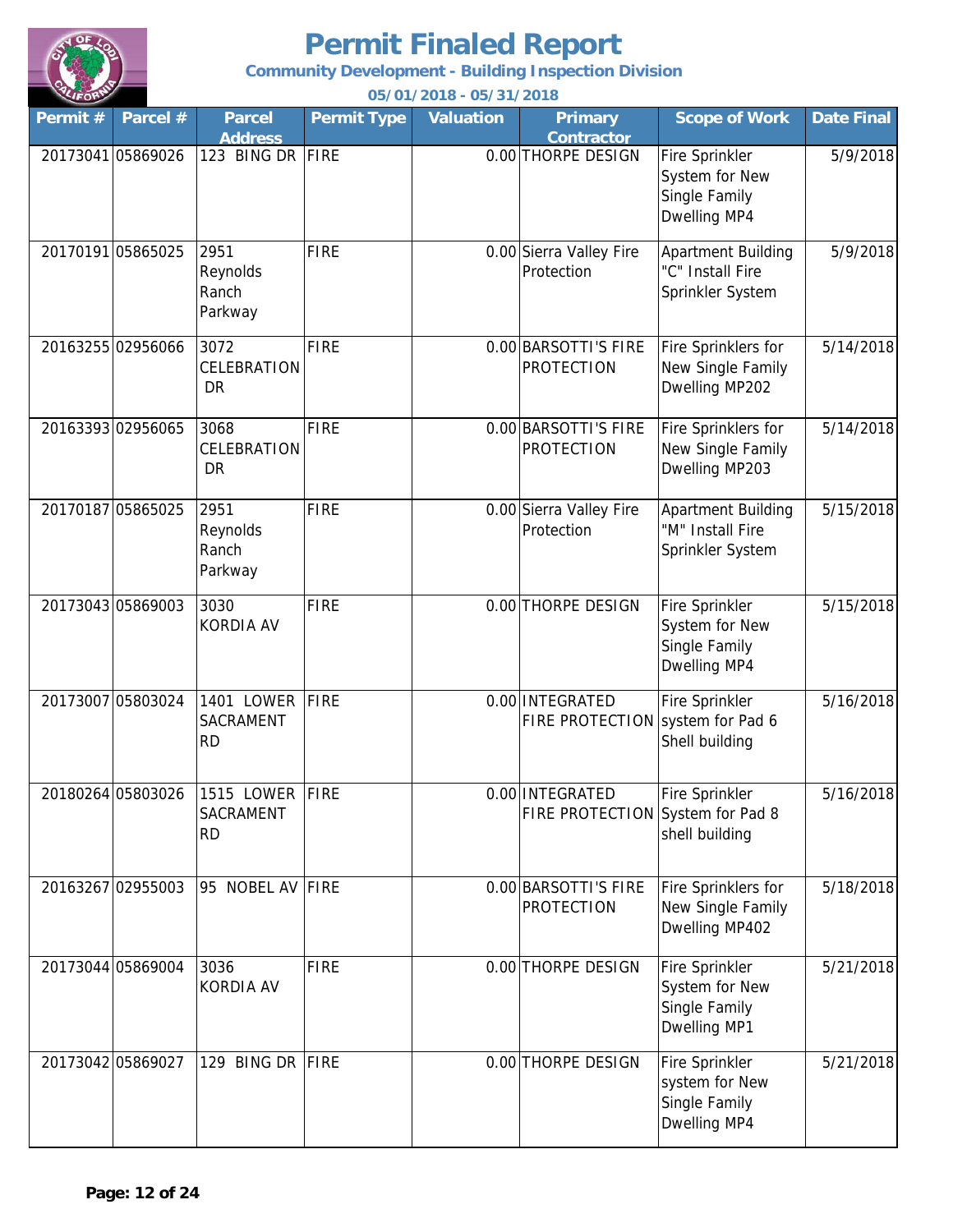

**Community Development - Building Inspection Division**

| Permit # | Parcel #          | <b>Parcel</b><br><b>Address</b>                           | <b>Permit Type</b> | <b>Valuation</b> | <b>Primary</b><br><b>Contractor</b>                           | <b>Scope of Work</b>                                                          | <b>Date Final</b> |
|----------|-------------------|-----------------------------------------------------------|--------------------|------------------|---------------------------------------------------------------|-------------------------------------------------------------------------------|-------------------|
|          | 20173045 05869019 | 3037<br><b>ADRIANA LN</b>                                 | <b>FIRE</b>        |                  | 0.00 THORPE DESIGN                                            | Fire Sprinkler<br>System for New<br>Single Family<br>Dwelling MP4             | 5/23/2018         |
|          | 20173046 05869020 | 3031<br><b>ADRIANA LN</b>                                 | <b>FIRE</b>        |                  | 0.00 THORPE DESIGN                                            | Fire Sprinkler<br>System for New<br>Single Family<br>Dwelling MP4             | 5/23/2018         |
|          | 20173004 05869033 | 3038<br><b>ADRIANA LN</b>                                 | FIRE               |                  | 0.00 THORPE DESIGN                                            | Fire Sprinkler<br>System in New<br>Single Family<br>Dwelling MP3              | 5/24/2018         |
|          | 20163275 02954025 | 233<br><b>LANDMARK LN</b>                                 | <b>FIRE</b>        |                  | 0.00 BARSOTTI'S FIRE<br><b>PROTECTION</b>                     | Fire Sprinklers for<br>New Single Family<br>Dwelling MP202                    | 5/30/2018         |
|          | 20181228 03319039 | 612 W LODI<br>AV                                          | FIRE               |                  | 0.00 SIERRA<br><b>SPRINKLER</b><br>SERVICES, INC              | In Unit #104/<br>Modifications to<br>existing sprinkler<br>system             | 5/31/2018         |
|          | 20161771 05865025 | 2951<br><b>REYNOLDS</b><br><b>RANCH</b><br><b>PARKWAY</b> | <b>GARAGE</b>      |                  | 106,789.00 OWNER OF<br><b>RECORD</b>                          | Rubicon at<br>Reynolds Ranch -<br>Construct garage                            | 5/10/2018         |
|          | 20161772 05865025 | 2951<br><b>REYNOLDS</b><br><b>RANCH</b><br><b>PARKWAY</b> | <b>GARAGE</b>      |                  | 109,150.00 OWNER OF<br><b>RECORD</b>                          | Rubicon at<br>Reynolds Ranch -<br>Construct ADA<br>Garage                     | 5/22/2018         |
|          | 20181053 04735309 | 315 S<br><b>CHEROKEE LN</b>                               | <b>HVAC</b>        |                  | 6,800.00 DELTA GOLD<br><b>HEATING &amp; AIR</b><br><b>INC</b> | Hollywood Cafe -<br>Replace HVAC<br>package unit.<br>Install new<br>ductwork. | 5/3/2018          |
|          | 20172951 06005634 | 1214<br><b>BRANDYWINE</b><br>DR                           | <b>HVAC</b>        |                  | 13,058.00 HONEYS AIR INC                                      | Replace existing<br>HVAC 3 ton<br>package unit &<br>replace 9 ducts           | 5/21/2018         |
|          | 20180007 01523031 | 1100 N<br>LOWER<br>SACRAMENT<br><b>RD</b>                 | <b>NOTBUILD</b>    | 20,000.00 MASTEC | <b>NETWORK</b><br>SOLUTIONS, INC.                             | Existing AT&T cell<br>tower modifications                                     | 5/18/2018         |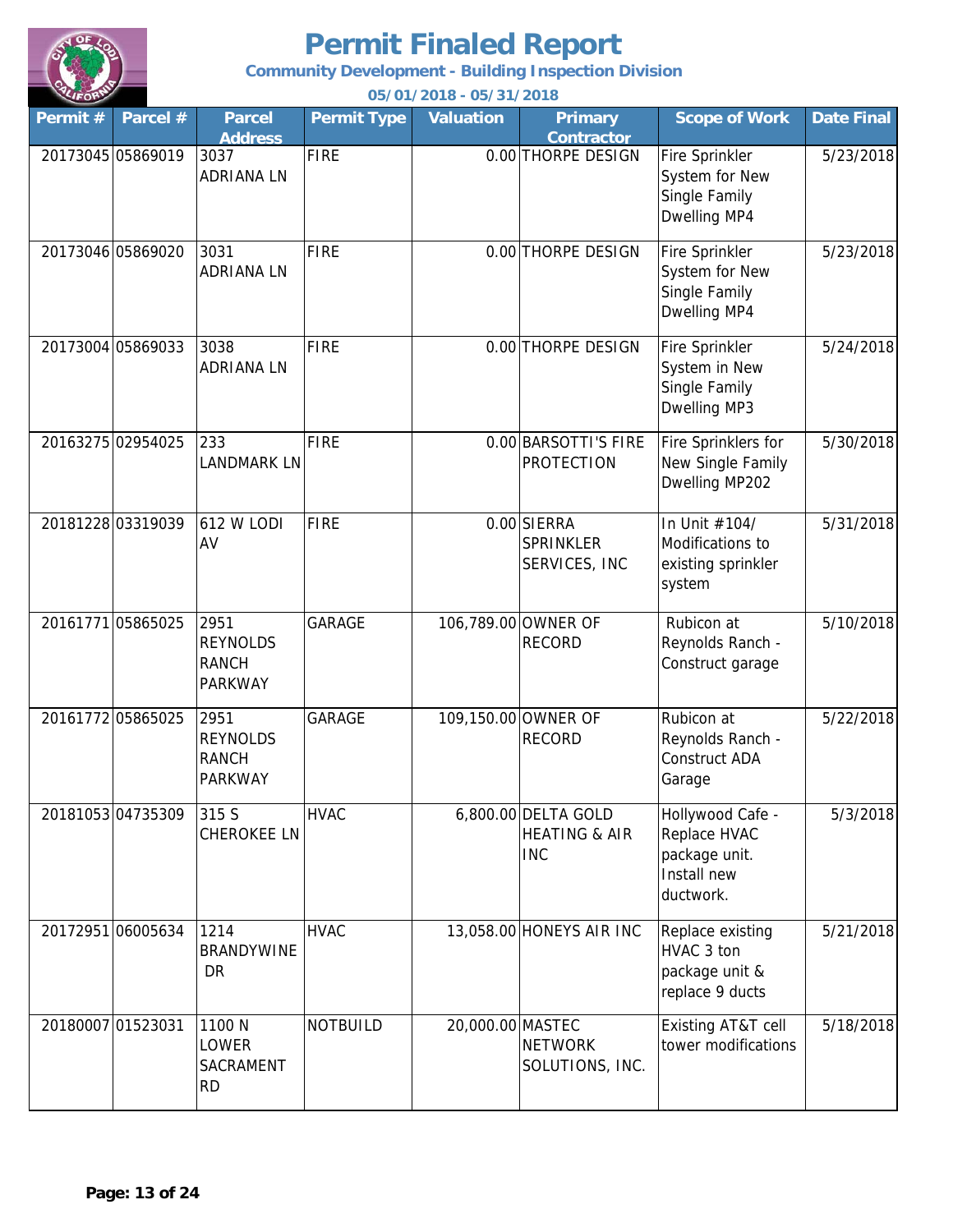

**Community Development - Building Inspection Division**

| Permit # | Parcel #          | <b>Parcel</b><br><b>Address</b>   | <b>Permit Type</b> | <b>Valuation</b> | <b>Primary</b><br><b>Contractor</b>                                        | <b>Scope of Work</b>                                                                                                    | <b>Date Final</b> |
|----------|-------------------|-----------------------------------|--------------------|------------------|----------------------------------------------------------------------------|-------------------------------------------------------------------------------------------------------------------------|-------------------|
|          | 20181114 05865027 | 3001 KORDIA<br><b>AVENUE</b>      | <b>NOTBUILD</b>    |                  | 60,000.00 FRONTIER LAND<br>COMPANIES, DBA<br><b>FCB HOMES</b>              | Located at 3001<br>Kordia Avenue -<br>Reynolds Ranch<br>Park - Installation<br>of poligon shade<br>structure (816 sf)   | 5/30/2018         |
|          | 20180732 05746042 | 1615<br><b>SCARBOROUG</b><br>H DR | PV                 |                  | 5,000.00 SIERRA PACIFIC<br>HOME &<br>COMFORT                               | 3.6 kW PV system                                                                                                        | 5/4/2018          |
|          | 20171892 03702321 | 600 N<br>SUNSET DR                | <b>REROOF</b>      |                  | 6,200.00 OWNER OF<br><b>RECORD</b>                                         | Tear off 1 layer of<br>comp, Install 7/16<br>OSB sheathing,<br>reroof with comp<br>cool roof.                           | 5/1/2018          |
|          | 20180555 02931035 | 539<br><b>APPLEWOOD</b><br>DR     | <b>REROOF</b>      |                  | 39,951.00 QUALITY FIRST<br><b>HOME</b><br><b>IMPROVEMENT</b><br>INC.       | Tear off 1 layer of<br>shake roof, re-<br>sheet with 7/16"<br>OSB, reroof with<br>cool roof comp.                       | 5/1/2018          |
|          | 20180789 03307210 | 1450 VISTA<br>DR                  | <b>REROOF</b>      |                  | 17,500.00 IMC CONCEPTS,<br>INC., DBA<br><b>GRANDMARK</b><br><b>ROOFING</b> | Take off shake &<br>comp roof, resheet,<br>reroof with cool<br>roof comp.                                               | 5/1/2018          |
|          | 20180950 04306211 | 115 E<br><b>WALNUT ST</b>         | <b>REROOF</b>      |                  | 4,100.00 NOBLE H BROWN<br>ROOFING CO.,<br>INC.                             | Tear off 1 layer of<br>comp. Install comp<br>cool roof. Install<br>TPO over existing<br>TPO on attached<br>patio cover. | 5/1/2018          |
|          | 20180992 03713004 | 720 W<br>LOCKEFORD<br>ST          | <b>REROOF</b>      |                  | 15,500.00 Roof Doctor                                                      | Tear off 1 layer of<br>comp. Install<br>comp. Cool Roof.                                                                | 5/1/2018          |
|          | 20181001 03304009 | 821 S HAM LN REROOF               |                    |                  | 9,300.00 DAVID W BRAZIL<br>ROOFING, INC                                    | Tear off one layer<br>of comp. Install<br>cool roof comp.<br>House                                                      | 5/1/2018          |
|          | 20181002 03304009 | 821 S HAM LN REROOF               |                    |                  | 3,350.00 DAVID W BRAZIL<br>ROOFING, INC                                    | Tear off one layer<br>of comp. Install<br>cool roof comp.<br>Detached Garage                                            | 5/1/2018          |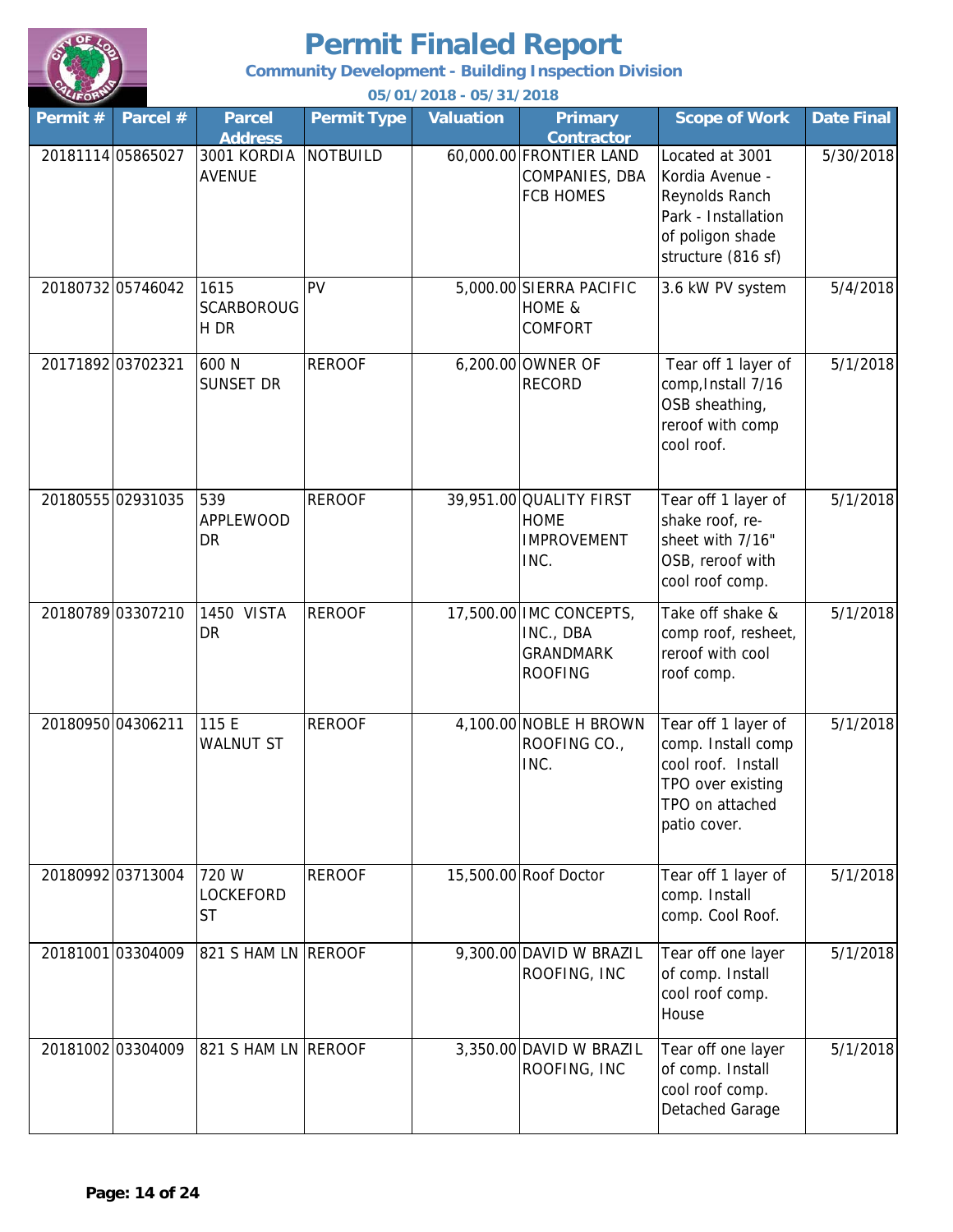

**Community Development - Building Inspection Division**

| Permit# | Parcel #          | <b>Parcel</b><br><b>Address</b>      | <b>Permit Type</b> | <b>Valuation</b> | <b>Primary</b><br><b>Contractor</b>        | <b>Scope of Work</b>                                                                              | <b>Date Final</b> |
|---------|-------------------|--------------------------------------|--------------------|------------------|--------------------------------------------|---------------------------------------------------------------------------------------------------|-------------------|
|         | 20181013 02910407 | 2130 JERRY<br>LN                     | <b>REROOF</b>      |                  | 10,000.00 AVI'S DISCOUNT<br><b>ROOFING</b> | Tear off shake<br>install sheathing<br>install comp cool<br>roof                                  | 5/1/2018          |
|         | 20180767 04128015 | 1351<br>RIVERGATE<br><b>DR</b>       | <b>REROOF</b>      |                  | 23,000.00 PRESTIGE<br><b>ROOFING</b>       | Tear off wood<br>shake roof,<br>resheath, reroof<br>with cool roof<br>comp.                       | 5/4/2018          |
|         | 20180986 03702409 | 425 N<br>SUNSET DR                   | <b>REROOF</b>      | 10,000.00 A-L-S  | <b>CONSTRUCTION</b><br>HOME REPAIR INC     | Remove 2 layers of<br>comp roof, reroof<br>with cool roof<br>comp. Install 7/16<br>OSB sheathing. | 5/7/2018          |
|         | 20180377 04710005 | 1039 S<br><b>CENTRAL AV</b>          | <b>REROOF</b>      |                  | 4,319.00 OWNER OF<br><b>RECORD</b>         | House Only - Tear<br>off shake. Install<br>7/16 OSB Install<br>comp. No ducts in<br>attic         | 5/8/2018          |
|         | 20180556 03708007 | 8 S<br><b>FAIRMONT AV</b>            | <b>REROOF</b>      |                  | 1,000.00 OWNER OF<br><b>RECORD</b>         | Detached Garage.<br>Tear off 1 layer of<br>comp. Install comp.                                    | 5/8/2018          |
|         | 20180301 03712036 | 321 N<br>CALIFORNIA<br><b>ST</b>     | <b>REROOF</b>      | 25,000.00 MUNOZ  | ROOFING, INC.                              | Comm Bldg - tear<br>off comp. Install<br>comp                                                     | 5/9/2018          |
|         | 20181068 03314304 | 926 SYLVIA<br>DR                     | <b>REROOF</b>      | 11,000.00 A-L-S  | CONSTRUCTION<br>HOME REPAIR INC            | Tear off 2 layers of<br>comp. Install<br>comp. Cool Roof                                          | 5/9/2018          |
|         | 2018106304128014  | 1343<br>RIVERGATE<br>DR              | <b>REROOF</b>      |                  | 20,000.00 BLUE VALLEY<br><b>ROOFING</b>    | Tear off shake.<br>Solid sheathed<br>Install comp. Cool<br>Roof                                   | 5/10/2018         |
|         | 20181000 06233026 | 1607<br><b>COVENTRY</b><br><b>WY</b> | <b>REROOF</b>      | 9,000.00 MUNOZ   | ROOFING, INC.                              | Overlay comp cool<br>roof over 1 layer of<br>comp                                                 | 5/10/2018         |
|         | 20180564 04309011 | 228 RUSH ST REROOF                   |                    |                  | 11,500.00 NUSHAKE, INC                     | Apt Building - Tear<br>off 1 layer of<br>comp,. Install<br>comp. Cool Roof                        | 5/10/2018         |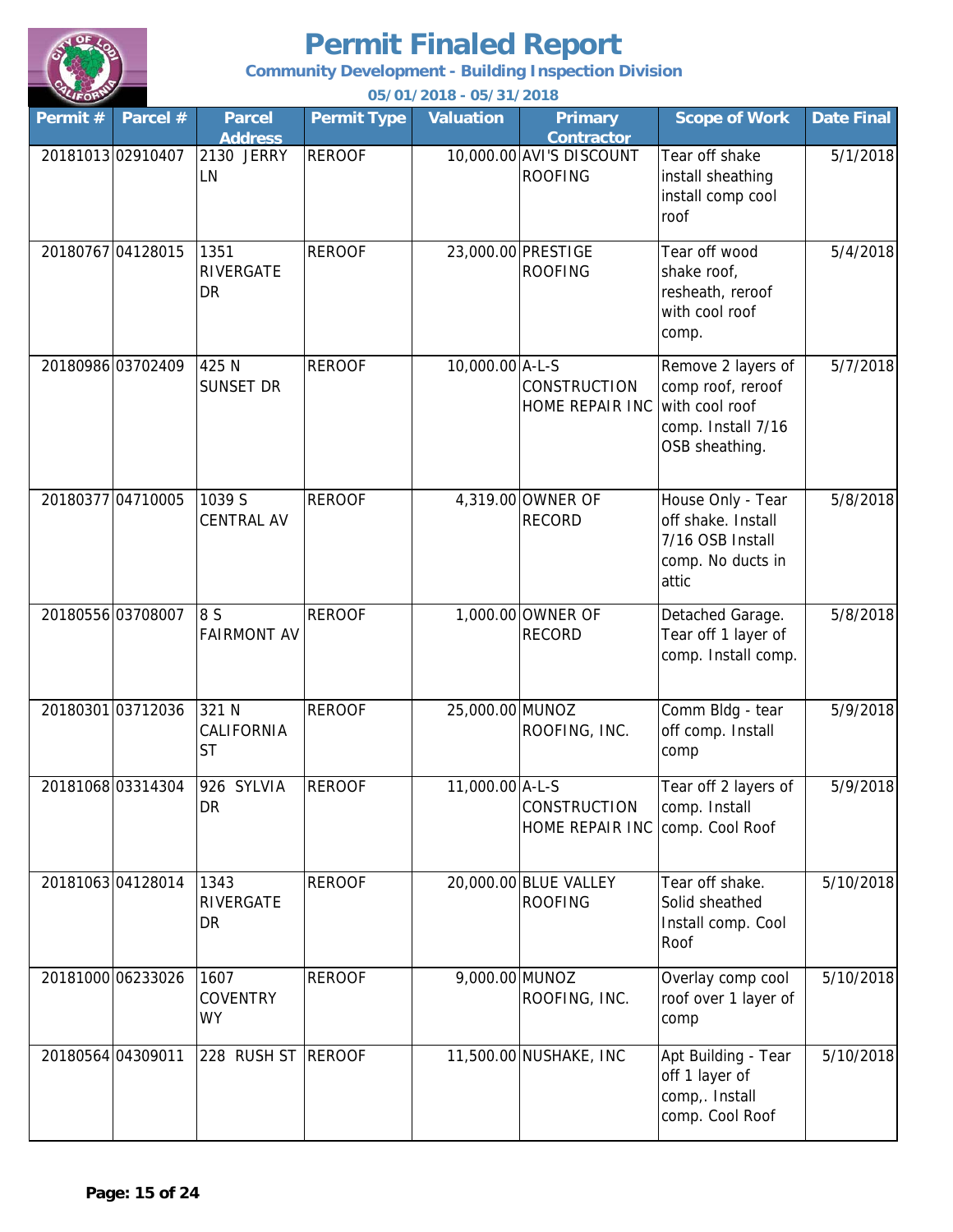

**Community Development - Building Inspection Division**

| Permit# | Parcel #          | <b>Parcel</b><br><b>Address</b>  | <b>Permit Type</b> | Valuation      | <b>Primary</b><br><b>Contractor</b>    | <b>Scope of Work</b>                                                                                         | <b>Date Final</b> |
|---------|-------------------|----------------------------------|--------------------|----------------|----------------------------------------|--------------------------------------------------------------------------------------------------------------|-------------------|
|         | 2018024304715004  | 236<br>REDWOOD ST                | <b>REROOF</b>      |                | 1,000.00 OWNER OF<br><b>RECORD</b>     | Tear off Hot Mop<br>roofing material<br>and install torch<br>down cool roof<br>material - Detached<br>Garage | 5/14/2018         |
|         | 20181123 04735218 | 441 FLORA<br><b>ST</b>           | <b>REROOF</b>      |                | 3,000.00 PRESTIGE<br><b>ROOFING</b>    | @ 441 1/2 Flora St.-<br>Tear off comp<br>roof, reroof with<br>cool roof comp.                                | 5/15/2018         |
|         | 20181128 03729034 | <b>122 S LEE AV</b>              | <b>REROOF</b>      | 5,800.00 MUNOZ | ROOFING, INC.                          | Tear off comp<br>Install comp cool<br>roof                                                                   | 5/15/2018         |
|         | 20181129 03729034 | <b>122 S LEE AV</b>              | <b>REROOF</b>      | 2,200.00 MUNOZ | ROOFING, INC.                          | Tear off comp<br>roof and install cool<br>roof comp for<br>detached garage                                   | 5/15/2018         |
|         | 20180378 04710005 | 1039 S<br><b>CENTRAL AV</b>      | <b>REROOF</b>      |                | 4,319.00 OWNER OF<br><b>RECORD</b>     | Detached Garage -<br>Tear off shake.<br>Install 7/16 OSB<br>Install comp.                                    | 5/15/2018         |
|         | 20181147 06012205 | 2123<br><b>NEWBURY CI</b>        | <b>REROOF</b>      |                | 9,000.00 OWNER OF<br><b>RECORD</b>     | Tear-off 2 layers of<br>comp roof and<br>install cool roof                                                   | 5/17/2018         |
|         | 20181131 02919019 | 2308 W ELM<br><b>ST</b>          | <b>REROOF</b>      |                | 14,000.00 INTEGRITY<br><b>ROOFING</b>  | Duplex Located at<br>2308-2310 W Elm<br>St - Tear off comp.<br>Install comp cool<br>roof                     | 5/17/2018         |
|         | 20181178 03906003 | <b>DAISY</b><br>927<br>AV        | <b>REROOF</b>      |                | 11,064.00 FAMES ROOFIN<br><b>INC</b>   | Tear off 1 layer<br>and install<br>synthetic underlay<br>with new metal<br>flashings and cool<br>roof        | 5/18/2018         |
|         | 20181182 03316029 | 852 S<br>CALIFORNIA<br><b>ST</b> | <b>REROOF</b>      |                | 12,000.00 CALIFORNIA<br><b>ROOFING</b> | Tear off comp.<br>Install 7/16 OSB<br>Install cool roof<br>comp.                                             | 5/18/2018         |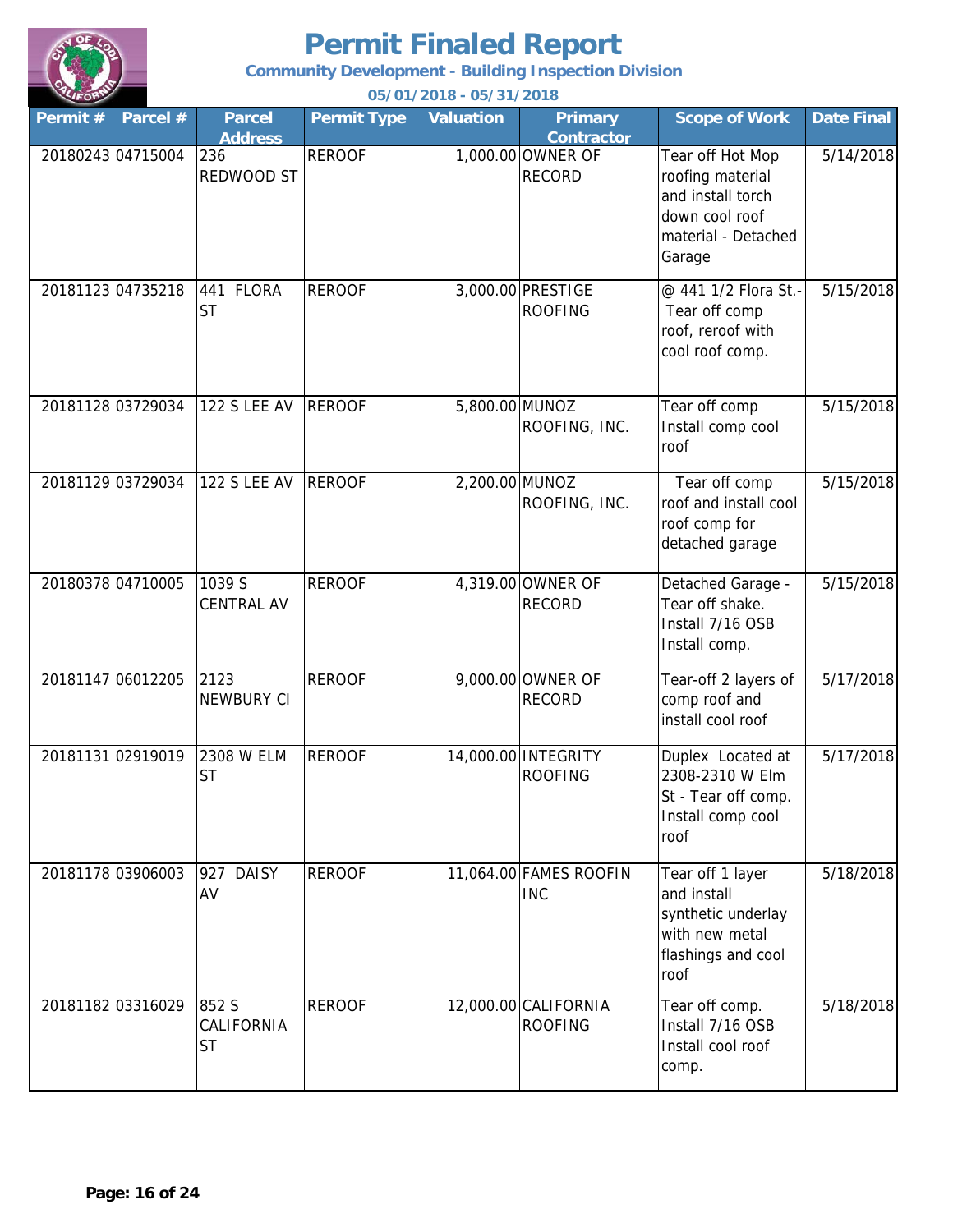

**Community Development - Building Inspection Division**

| Permit# | Parcel #          | <b>Parcel</b><br><b>Address</b>        | <b>Permit Type</b> | <b>Valuation</b> | <b>Primary</b><br><b>Contractor</b>                                 | <b>Scope of Work</b>                                                                                   | <b>Date Final</b> |
|---------|-------------------|----------------------------------------|--------------------|------------------|---------------------------------------------------------------------|--------------------------------------------------------------------------------------------------------|-------------------|
|         | 20181195 06234006 | 344 ALMOND<br><b>DR</b>                | <b>REROOF</b>      |                  | 8,375.00 CAME'S ROOFING,<br>INC.                                    | Tear off wood<br>shake roof, apply<br>OSB sheathing,<br>reroof with cool<br>roof comp. shingles.       | 5/18/2018         |
|         | 20181168 03907026 | 906 MASON<br><b>ST</b>                 | <b>REROOF</b>      |                  | 8,800.00 LOCKEFORD<br><b>ROOFING</b>                                | Tear off 1 layer<br>comp and re-roof<br>with shingles                                                  | 5/21/2018         |
|         | 20172929 05825027 | 1818<br>LAKESHORE<br>DR                | <b>REROOF</b>      |                  | 11,000.00 OWNER OF<br><b>RECORD</b>                                 | Remove wood<br>shake roof, apply<br>1/2" OSB, reroof<br>with cool roof<br>comp.                        | 5/24/2018         |
|         | 20181302 02916025 | 2012<br><b>KENWAY CT</b>               | <b>REROOF</b>      |                  | 16,000.00 BLUE VALLEY<br><b>ROOFING</b>                             | Tear off shake and<br>install 9/16 osbo<br>comp and insulate<br>with R-38                              | 5/29/2018         |
|         | 20181266 03905204 | 1020 LAKE<br><b>HOME DR</b>            | <b>REROOF</b>      |                  | 16,141.00 FAMES ROOFIN<br><b>INC</b>                                | Tear off 1 layer of<br>comp, reroof with<br>cool roof.                                                 | 5/30/2018         |
|         | 20180365 05846046 | 1711<br><b>PROVIDENCE</b><br><b>WY</b> | <b>RESADDRP</b>    |                  | 5,000.00 MIRANDA<br><b>RENOVATIONS</b>                              | New 46x12<br>attached patio<br>cover at rear of<br>dwelling. 552 sq ft<br>(revised to add 3<br>lights) | 5/1/2018          |
|         | 20181054 04135005 | 227<br>DR                              | DONNER RESADDRP    |                  | 200.00 OWNER OF<br><b>RECORD</b>                                    | Repair water leak<br>at exterior of house<br>and repair clean<br>out on sanitary<br>sewer line.        | 5/1/2018          |
|         | 20180646 04115003 | 117 OLIVE<br>CT                        | <b>RESADDRP</b>    |                  | 6,500.00 CENTRAL VALLEY<br><b>HEATING &amp; AIR</b><br>CONDITIONING | Add electrical<br>circuits & install<br>central heat & air<br>(Work started<br>without permit)         | 5/2/2018          |
|         | 20172628 03706009 | 220 S HAM LN RESADDRP                  |                    |                  | 6,000.00 OWNER OF<br><b>RECORD</b>                                  | House Only - Apply<br>stucco over<br>existing wood siding                                              | 5/3/2018          |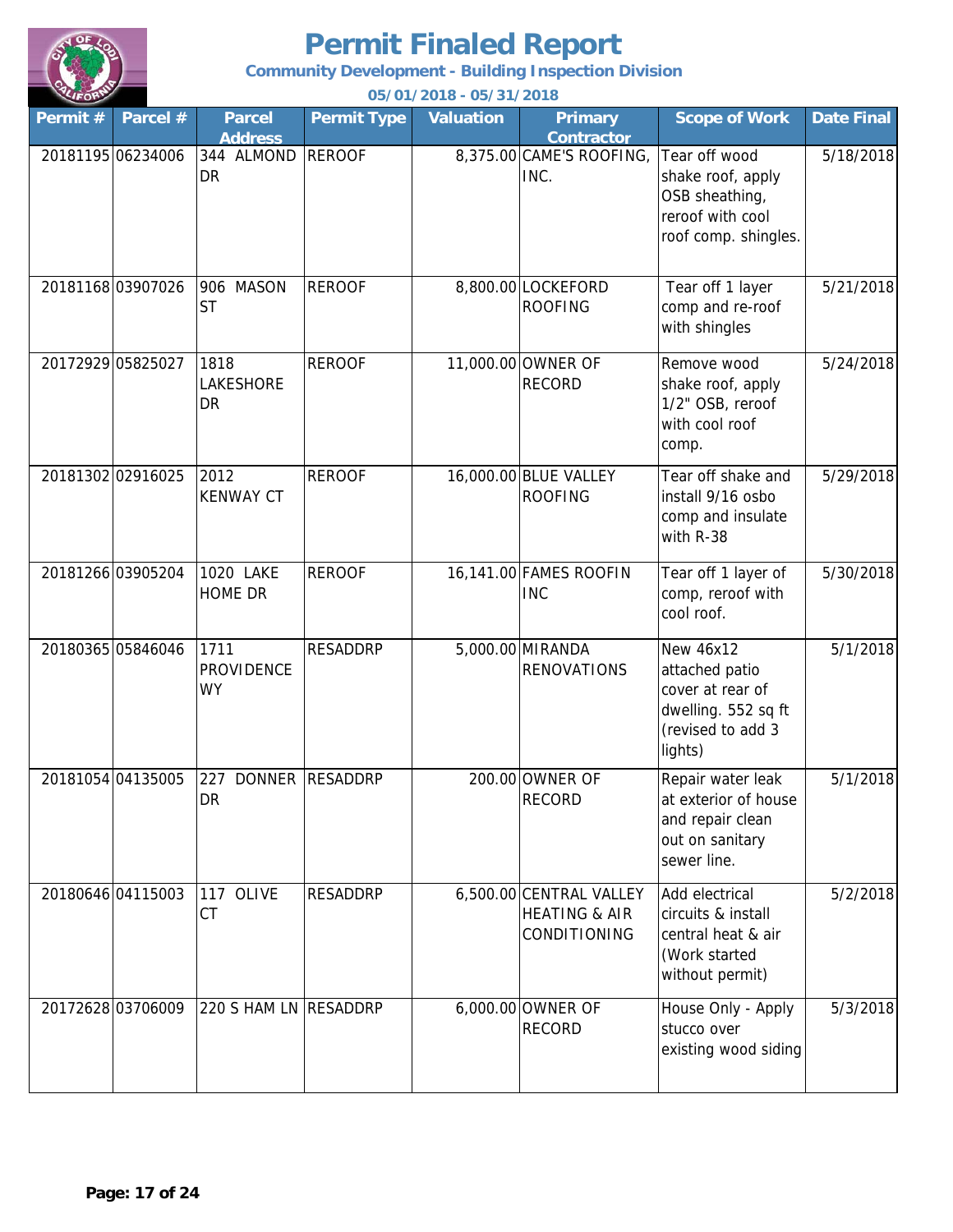

**Community Development - Building Inspection Division**

| Permit# | Parcel #          | <b>Parcel</b><br><b>Address</b>                           | <b>Permit Type</b> | Valuation | <b>Primary</b><br><b>Contractor</b>                                  | <b>Scope of Work</b>                                                                                                                                       | <b>Date Final</b> |
|---------|-------------------|-----------------------------------------------------------|--------------------|-----------|----------------------------------------------------------------------|------------------------------------------------------------------------------------------------------------------------------------------------------------|-------------------|
|         | 20172629 03706009 | 220 S HAM LN RESADDRP                                     |                    |           | 2,000.00 OWNER OF<br><b>RECORD</b>                                   | Detached Garage -<br>Apply stucco over<br>existing wood siding                                                                                             | 5/3/2018          |
|         | 20181075 06009023 | 1969<br>COLOMBARD<br>CR                                   | <b>RESADDRP</b>    |           | 3,200.00 THE GLASS SHOP                                              | Replace 5 windows<br>and 1 slider like for<br>like                                                                                                         | 5/3/2018          |
|         | 20171527 04143004 | 1120<br>RIVERGATE<br>DR                                   | <b>RESADDRP</b>    |           | 90,000.00 DAN DAVIS<br>CONSTRUCTION                                  | Remodel kitchen &<br>add 46 sf                                                                                                                             | 5/4/2018          |
|         | 20181038 03927142 | 1020<br><b>EDGEWOOD</b><br><b>DR</b>                      | <b>RESADDRP</b>    |           | 27,400.00 MY HOUSE<br><b>RENOVATION</b>                              | Remove tile roof,<br>repalce with comp.<br>shingles, install<br>blow-in insulation<br><b>R38</b>                                                           | 5/7/2018          |
|         | 2018008104116511  | 312 N<br><b>SCHOOL ST</b>                                 | <b>RESADDRP</b>    |           | 60,000.00 Monolithic Builders                                        | Located at 316 N<br>School St - Install<br>all new plumbing,<br>electrical, windows,<br>gas wall furnace,<br>insulation. Reroof<br>(Fire damage<br>repair) | 5/8/2018          |
|         | 20172492 05865004 | 2951<br><b>REYNOLDS</b><br><b>RANCH</b><br><b>PARKWAY</b> | <b>RESADDRP</b>    |           | 9,172.00 HILBERS, INC.,<br><b>DBA BIG S</b><br>ASPHALT CO.           | Rubicon Carport D -<br>Install 8-stall<br>carport cover                                                                                                    | 5/9/2018          |
|         | 20172493 05865004 | 2951<br><b>REYNOLDS</b><br><b>RANCH</b><br><b>PARKWAY</b> | <b>RESADDRP</b>    |           | 9,172.00 HILBERS, INC.,<br>DBA BIG S<br>ASPHALT CO.                  | Rubicon Carport E -<br>Install 8-stall<br>carport cover                                                                                                    | 5/9/2018          |
|         | 20172494 05865004 | 2951<br><b>REYNOLDS</b><br><b>RANCH</b><br><b>PARKWAY</b> | <b>RESADDRP</b>    |           | 9,172.00 HILBERS, INC.,<br><b>DBA BIG S</b><br>ASPHALT CO.           | Rubicon Carport F -<br>Install 8-stall<br>carport cover                                                                                                    | 5/9/2018          |
|         | 20180542 03929042 | 512 EUREKA<br>AV                                          | <b>RESADDRP</b>    |           | 3,500.00 MANDAL<br><b>CONSTRUCTION</b><br>SERVICES, INC.             | Replacement like<br>for like 10 windows                                                                                                                    | 5/9/2018          |
|         | 20180455 03320032 | 525 CONNIE<br>ST                                          | <b>RESADDRP</b>    |           | 14,825.00 QUALITY FIRST<br><b>HOME</b><br><b>IMPROVEMENT</b><br>INC. | Install (10) retro fit<br>windows $& (1)$<br>slider - like for like                                                                                        | 5/9/2018          |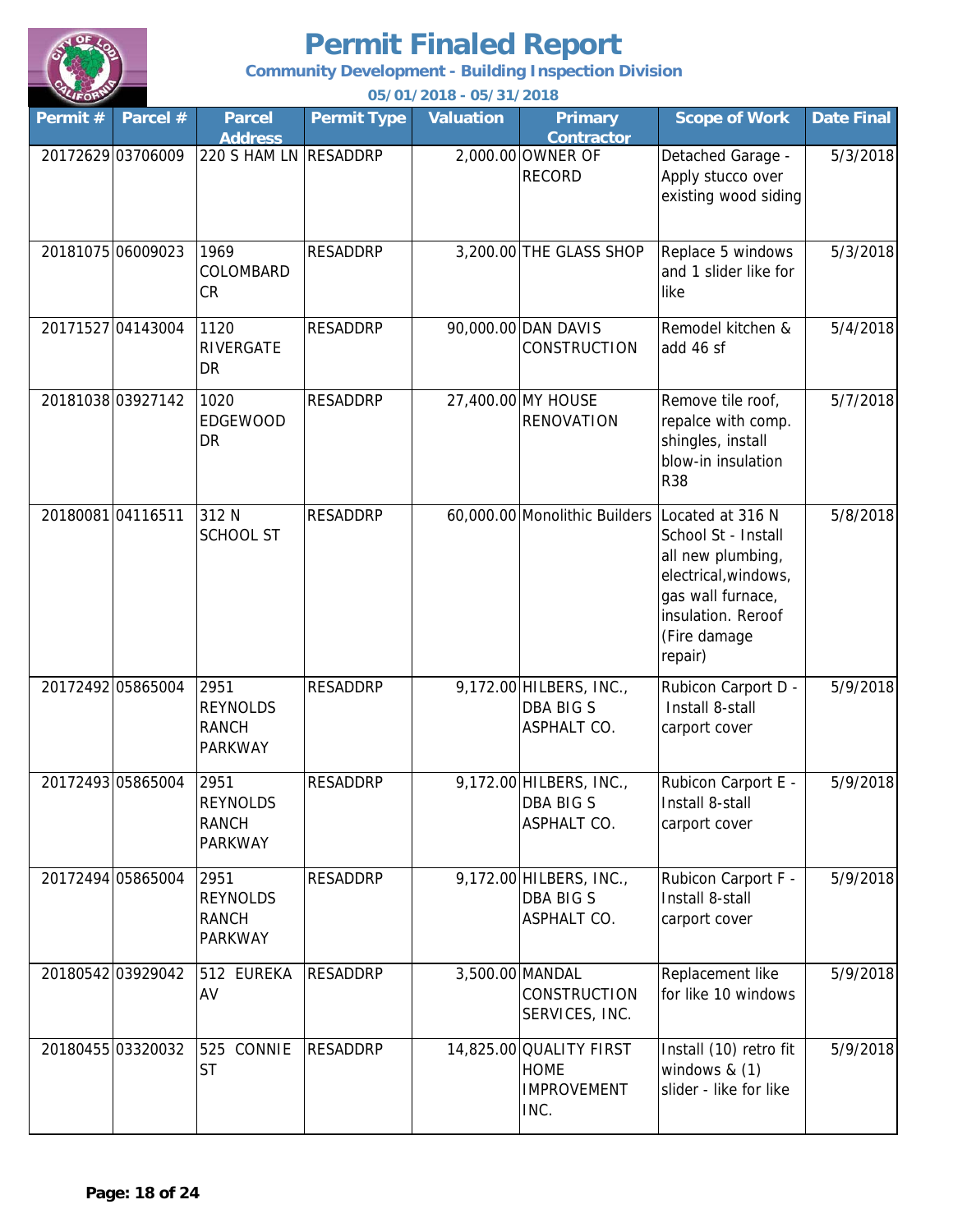

**Community Development - Building Inspection Division**

| Permit # | Parcel #          | <b>Parcel</b><br><b>Address</b>                           | <b>Permit Type</b> | <b>Valuation</b> | <b>Primary</b><br><b>Contractor</b>                         | <b>Scope of Work</b>                                                                                           | <b>Date Final</b> |
|----------|-------------------|-----------------------------------------------------------|--------------------|------------------|-------------------------------------------------------------|----------------------------------------------------------------------------------------------------------------|-------------------|
|          | 20180285 05865004 | 2951<br><b>REYNOLDS</b><br><b>RANCH</b><br><b>PARKWAY</b> | <b>RESADDRP</b>    |                  | 12,000.00 HILBERS, INC.,<br><b>DBA BIG S</b><br>ASPHALT CO. | Rubicon Carport V -<br>Install 8 stall<br>carport cover                                                        | 5/9/2018          |
|          | 20181108 06236020 | 277<br><b>MEADOWLAR</b><br>K WY                           | <b>RESADDRP</b>    |                  | 500.00 MANDAL<br><b>CONSTRUCTION</b><br>SERVICES, INC.      | Replacement-like<br>for like exterior<br>front door                                                            | 5/9/2018          |
|          | 20180983 04507024 | 728 S<br><b>CHURCH ST</b>                                 | <b>RESADDRP</b>    |                  | 1,584.00 NORTHWEST<br><b>EXTERIORS INC.</b>                 | Replace 3 windows<br>and 1 door like for<br>like.                                                              | 5/10/2018         |
|          | 20180954 04320220 | 517 E<br><b>LOCUST ST</b>                                 | <b>RESADDRP</b>    |                  | 4,000.00 OWNER OF<br><b>RECORD</b>                          | Install stucco over<br>wood siding on<br>entire house. Front<br>House Only                                     | 5/10/2018         |
|          | 20180962 04137008 | 102 OTTA DR RESADDRP                                      |                    |                  | 4,575.00 TOKAY GLASS                                        | Replace 10<br>windows and 1<br>slider. like for like                                                           | 5/10/2018         |
|          | 20181107 02907035 | 406<br><b>WHITNEY ST</b>                                  | <b>RESADDRP</b>    |                  | 500.00 MANDAL<br><b>CONSTRUCTION</b><br>SERVICES, INC.      | Replacement-like<br>for like side<br>exterior door                                                             | 5/15/2018         |
|          | 20180470 04714013 | 801 S<br>WASHINGTON<br><b>ST</b>                          | <b>RESADDRP</b>    |                  | 5,000.00 ROD JOHNSON<br>AIR, INC                            | Located at 356<br>Walnut Street -<br>Lodi House - Install<br>(2) 2 head mini<br>split.                         | 5/16/2018         |
|          | 20180298 06234021 | 341 FINCH<br><b>RUN</b>                                   | <b>RESADDRP</b>    | 13,000.00 MUNOZ  | ROOFING, INC.                                               | Tear off 1 layer of<br>shake. Install 7/16<br>OSB Install O/C<br>woocrest comp.<br>Install R-38<br>insulation. | 5/16/2018         |
|          | 20181229 04520115 | 438 S<br><b>SCHOOL ST</b>                                 | <b>RESADDRP</b>    |                  | 850.00 CRAIG HOLTBERG<br><b>CONSTRUCTION</b>                | Install R-21<br>insulation in attic -<br>1,000 SF                                                              | 5/17/2018         |
|          | 20171832 03937040 | 1630<br><b>EDGEWOOD</b><br>DR                             | <b>RESADDRP</b>    | 39,500.00 J T M  | CONSTRUCTION,<br>INC.                                       | Replace siding and<br>trim on entire house                                                                     | 5/18/2018         |
|          | 20181007 03320039 | 512 CONNIE<br><b>ST</b>                                   | <b>RESADDRP</b>    |                  | 5,000.00 SHELTON<br><b>CONSTRUCTION</b>                     | Replace 12<br>windows like for like                                                                            | 5/18/2018         |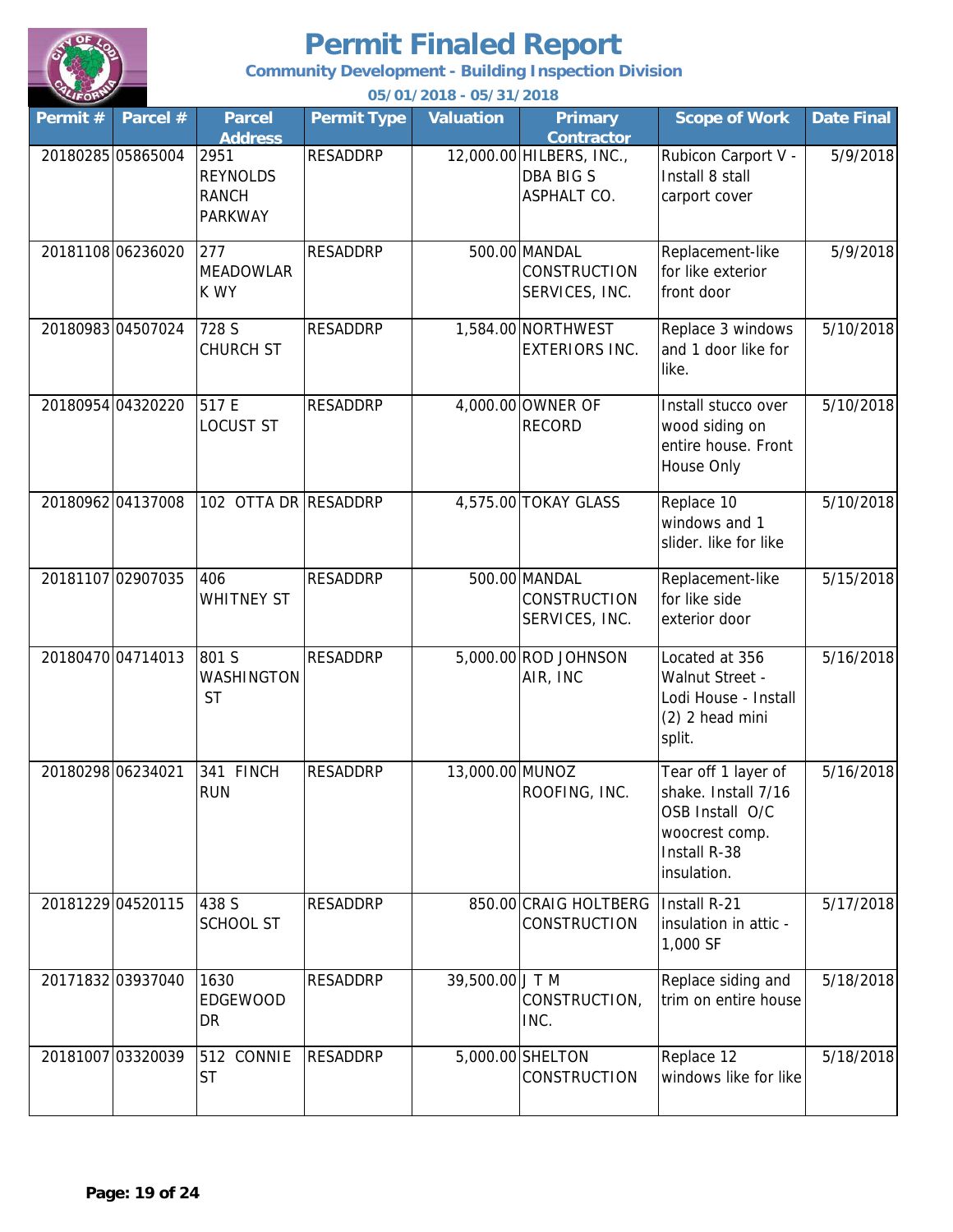

**Community Development - Building Inspection Division**

| Permit# | Parcel #          | <b>Parcel</b><br><b>Address</b>     | <b>Permit Type</b> | <b>Valuation</b> | <b>Primary</b><br><b>Contractor</b>                                                | <b>Scope of Work</b>                                                                                                                                                                                                                                                       | <b>Date Final</b> |
|---------|-------------------|-------------------------------------|--------------------|------------------|------------------------------------------------------------------------------------|----------------------------------------------------------------------------------------------------------------------------------------------------------------------------------------------------------------------------------------------------------------------------|-------------------|
|         | 20180427 02910401 | 2166 JERRY<br>LN                    | <b>RESADDRP</b>    |                  | 45,693.00 GARY A EDWARDS                                                           | Kitchen remodel to<br>include cabinets,<br>new island with<br>electrical. Move<br>electrical outlets,<br>repair sheetrock as<br>needed. Install<br>lighting. Install new<br>sink and appliances.                                                                           | 5/21/2018         |
|         | 20181274 06034015 | 1311 W<br><b>CENTURY -</b><br>57 BL | <b>RESADDRP</b>    | 3,500.00         |                                                                                    | Located in unit 57 -<br>Demo shower and<br>tub only. Install<br>shower surround<br>and doors. No tub.                                                                                                                                                                      | 5/24/2018         |
|         | 20181249 02918019 | 2302 W<br><b>ALADDIN WY</b>         | <b>RESADDRP</b>    |                  | 500.00 MANDAL<br><b>CONSTRUCTION</b><br>SERVICES, INC.                             | Replace side<br>exterior door like<br>for like                                                                                                                                                                                                                             | 5/24/2018         |
|         | 20172715 04144018 | 201 RIVER<br><b>OAKS DR</b>         | <b>RESADDRP</b>    | 28,000.00 BRENT  | <b>WORKMAN</b><br>CONSTRUCTION                                                     | Remodel kitchen<br>and upstairs<br>master bathroom.                                                                                                                                                                                                                        | 5/30/2018         |
|         | 20172624 04144018 | 201 RIVER<br>OAKS DR                | <b>RESADDRP</b>    | 18,500.00 BRENT  | <b>WORKMAN</b><br>CONSTRUCTION                                                     | Remodel upstairs &<br>downstairs guest<br>bathrooms - R&R 8'<br>vanity, R&R vanity<br>sink & faucet, R&R<br>shower only valve<br>w/hand held, R7R<br>shower door, R&R<br>toilet, R&R exhaust<br>fan R&r can lights<br>@shower w/LED<br>can lights, R&R hot<br>mop @shower. | 5/30/2018         |
|         | 20180330 04306601 | 302 E OAK ST RESADDRP               |                    |                  | 32,290.00 RIVER CITY<br>WINDOW &<br>DOOR INC, DBA<br><b>RENEWAL BY</b><br>ANDERSEN | Remove and<br>replace 20 windows<br>like for like.                                                                                                                                                                                                                         | 5/30/2018         |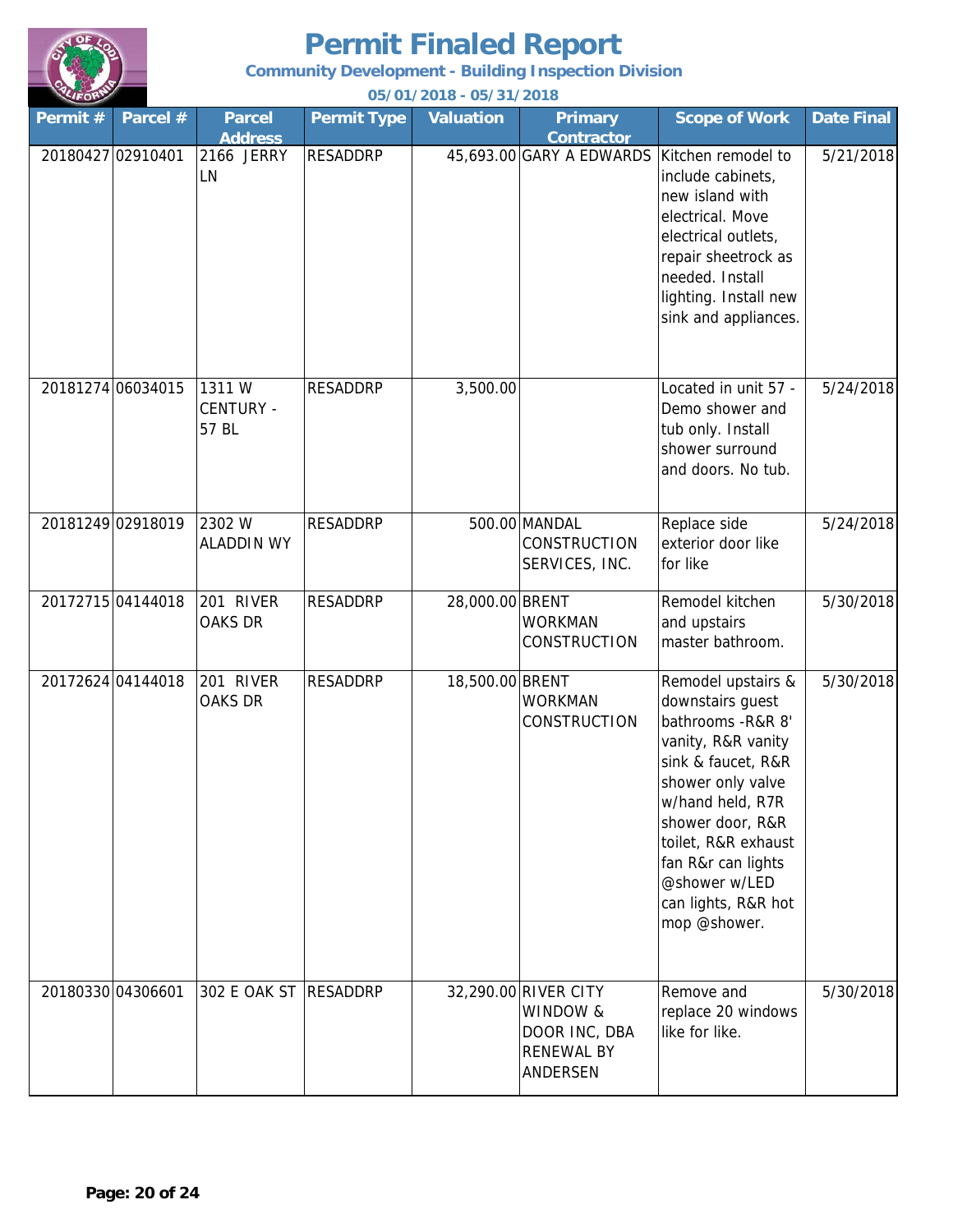

**Community Development - Building Inspection Division**

| Permit # | Parcel #          | <b>Parcel</b><br><b>Address</b>         | <b>Permit Type</b> | <b>Valuation</b> | <b>Primary</b><br><b>Contractor</b>                            | <b>Scope of Work</b>                                                                                | <b>Date Final</b> |
|----------|-------------------|-----------------------------------------|--------------------|------------------|----------------------------------------------------------------|-----------------------------------------------------------------------------------------------------|-------------------|
|          | 20180019 03116006 | 721 PARK ST                             | <b>RESADDRP</b>    |                  | 14,541.00 HONEYS AIR INC                                       | Install New cut in<br>HVAC package unit<br>on roof. Install all<br>new ductowrk.                    | 5/30/2018         |
|          | 20181271 03324031 | 533<br><b>HUNTINGTON</b><br><b>DR</b>   | <b>RESADDRP</b>    |                  | 3,390.00 MANDAL<br><b>CONSTRUCTION</b><br>SERVICES, INC.       | Replace 9 windows<br>and 1 patio door<br>like for like                                              | 5/31/2018         |
|          | 2014303302711020  | 730 WILLOW<br>AV                        | <b>RESADDRP</b>    |                  | 46,526.00 OWNER OF<br><b>RECORD</b>                            | Master bedroom<br>remodel/addition -<br>475 sq. ft.                                                 | 5/31/2018         |
|          | 20172413 05869021 | 3025<br><b>ADRIANALN</b>                | <b>SFDDTACH</b>    | 202,935.00       |                                                                | Located at 3025<br>Adriana Ln - New<br>Single Family<br>Dwelling, 3<br>bedroom, 2354 sq<br>ft, MP2C | 5/2/2018          |
|          | 2016318802744028  | 1202<br>SAUVIGNON<br>СT                 | <b>SFDDTACH</b>    |                  | 275,000.00 GRUPE HOMES                                         | New Single Family<br>Dwelling 3<br>bedroom 3160 sq ft<br>MP3A                                       | 5/2/2018          |
|          | 20172412 05869022 | 3019<br><b>ADRIANALN</b>                | <b>SFDDTACH</b>    |                  | 204,753.00 FCB HOMES                                           | Located at 3019<br>Adriana Ln - New<br>Single Family<br>Dwelling 4<br>bedroom, 2367 sq<br>ft, MP3A  | 5/4/2018          |
|          | 20163155 02955050 | 3021<br><b>BELMONT DR</b>               | <b>SFDDTACH</b>    |                  | 344,014.00 FCB HOMES                                           | New Single Family<br>Dwelling 5<br>bedroom 4034 sq ft<br><b>MP304A</b>                              | 5/4/2018          |
|          | 20151138 02954008 | 2739<br><b>DAZZLER</b><br><b>STREET</b> | <b>SFDDTACH</b>    |                  | 356,000.00 FRONTIER LAND<br>COMPANIES, DBA<br><b>FCB HOMES</b> | New single family<br>dwelling, 4<br>bedrooms                                                        | 5/4/2018          |
|          | 20163158 02954020 | 191<br>Landmark LN                      | <b>SFDDTACH</b>    |                  | 338,837.13 FCB HOMES                                           | New Single Family<br>Dwelling 3<br>bedroom 3788 sq ft<br><b>MP205C</b>                              | 5/8/2018          |
|          | 20151843 02905423 | 217<br>LANDMARK<br>LANE                 | <b>SFDDTACH</b>    |                  | 234,461.00 FRONTIER LAND<br>COMPANIES, DBA<br><b>FCB HOMES</b> | New single family<br>dwelling, 3<br>bedroom - Rose<br>Gate MP 203D                                  | 5/8/2018          |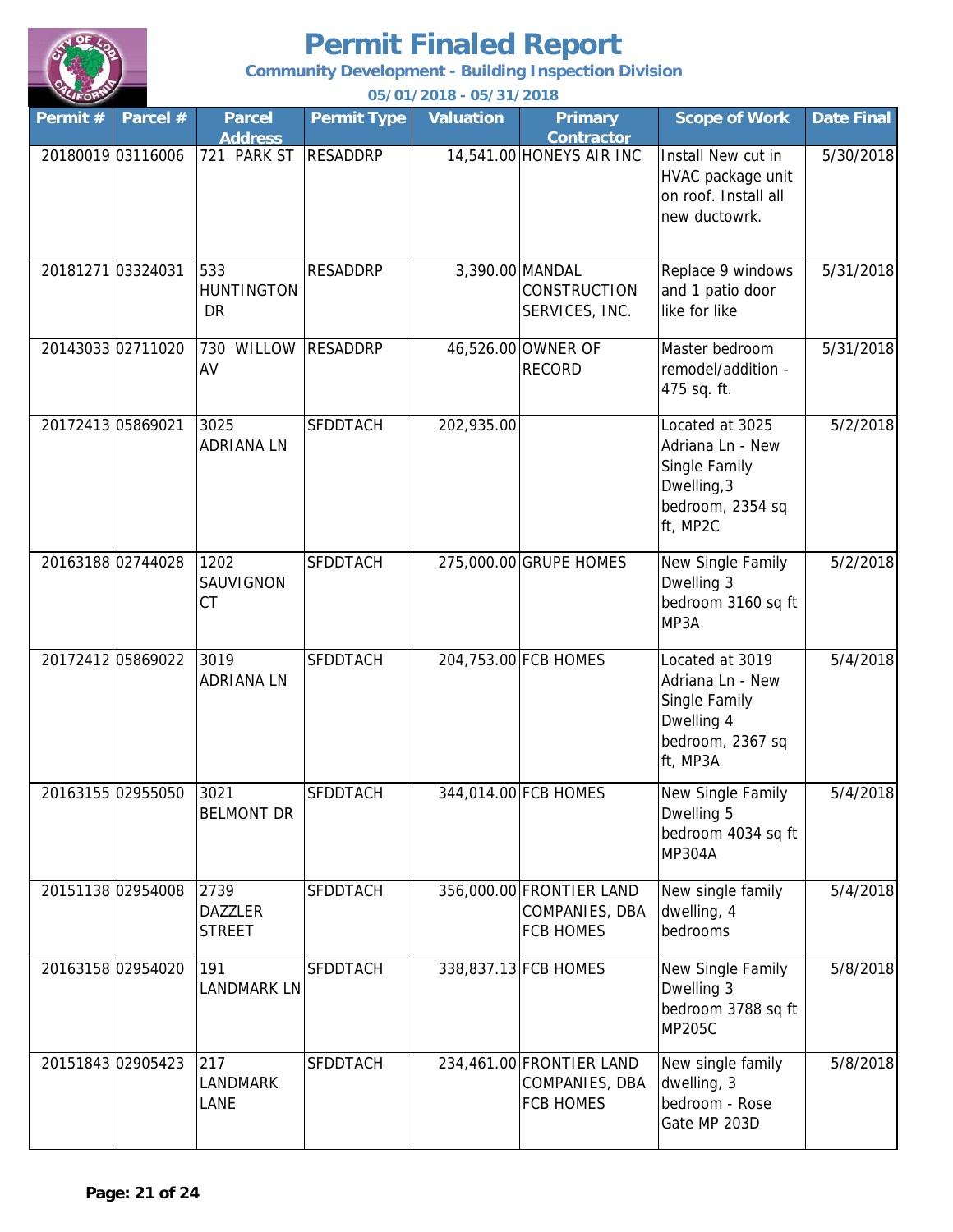

**Community Development - Building Inspection Division**

| Permit # | Parcel #          | <b>Parcel</b><br><b>Address</b>  | <b>Permit Type</b> | <b>Valuation</b> | <b>Primary</b><br><b>Contractor</b> | <b>Scope of Work</b>                                                                          | <b>Date Final</b> |
|----------|-------------------|----------------------------------|--------------------|------------------|-------------------------------------|-----------------------------------------------------------------------------------------------|-------------------|
|          | 2017241105869026  | 123 BING DR SFDDTACH             |                    |                  | 258,159.00 FCB HOMES                | Located at 123<br>Bing Dr - New<br>Single Family<br>Dwelling 4<br>bedroom 2957 sq<br>ft, MP4C | 5/9/2018          |
|          | 20163169 02956065 | 3068<br>CELEBRATION<br><b>DR</b> | <b>SFDDTACH</b>    |                  | 234,461.00 FCB HOMES                | New Single Family<br>Dwelling 3<br>bedroom 2695 sq ft<br><b>MP203A</b>                        | 5/15/2018         |
|          | 20163170 02956066 | 3072<br>CELEBRATION<br><b>DR</b> | <b>SFDDTACH</b>    |                  | 226,951.00 FCB HOMES                | New Single Family<br>Dwelling 3<br>bedroom 2615 sq ft<br><b>MP202</b>                         | 5/15/2018         |
|          | 20172657 05869003 | 3030<br><b>KORDIA AV</b>         | <b>SFDDTACH</b>    |                  | 264,653.00 FCB HOMES                | New Single Family<br>Dwelling, MP4C<br>3,023 sq ft, 4<br>bedroom                              | 5/15/2018         |
|          | 20163121 02955003 | 95 NOBEL AV SFDDTACH             |                    |                  | 310,611.00 FCB HOMES                | New Single Family<br>Dwelling 3<br>bedroom 2418 sq ft<br><b>MP402A</b>                        | 5/18/2018         |
|          | 20172659 05869004 | 3036<br><b>KORDIA AV</b>         | <b>SFDDTACH</b>    |                  | 186,108.00 FCB HOMES                | New Single Family<br>Dwelling 3<br>bedroom 2189 sq ft<br>MP1C                                 | 5/21/2018         |
|          | 20172660 05869020 | 3031<br><b>ADRIANA LN</b>        | <b>SFDDTACH</b>    |                  | 258,189.00 FCB HOMES                | New Single Family<br>Dwelling 4<br>bedroom 2957 sq ft<br>MP4A                                 | 5/23/2018         |
|          | 20172658 05869019 | 3037<br>ADRIANA LN               | <b>SFDDTACH</b>    |                  | 258,189.00 FCB HOMES                | New Single Family<br>Dwelling 4<br>bedroom 2957 sq ft<br>MP4B                                 | 5/23/2018         |
|          | 20172656 05869033 | 3038<br>ADRIANA LN               | <b>SFDDTACH</b>    |                  | 204,828.00 FCB HOMES                | New Single Family<br>Dwelling MP3B,<br>2,369 sq ft 4<br>bedroom                               | 5/24/2018         |
|          | 20163126 02954025 | 233<br>LANDMARK LN               | <b>SFDDTACH</b>    |                  | 235,101.78 FCB HOMES                | New Single Family<br>Dwelling 3<br>bedroom, 2555 sq<br>ft MP202B                              | 5/30/2018         |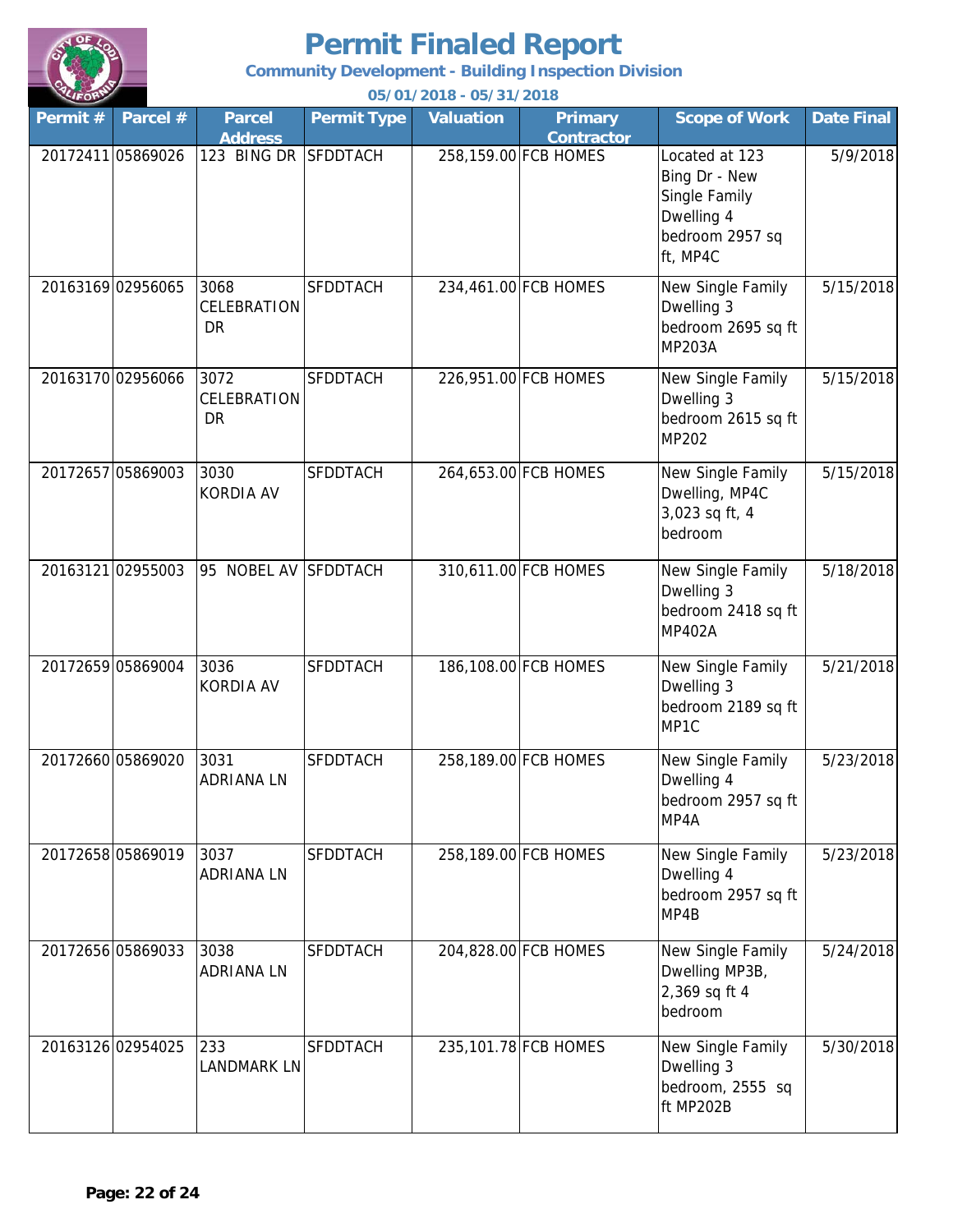

**Community Development - Building Inspection Division**

| Permit# | Parcel #          | <b>Parcel</b><br><b>Address</b>      | <b>Permit Type</b> | <b>Valuation</b>     | <b>Primary</b><br><b>Contractor</b>                                          | <b>Scope of Work</b>                                                                                                                                             | <b>Date Final</b> |
|---------|-------------------|--------------------------------------|--------------------|----------------------|------------------------------------------------------------------------------|------------------------------------------------------------------------------------------------------------------------------------------------------------------|-------------------|
|         | 20171157 03730050 | 419 W LODI<br>AV                     | <b>SIGN</b>        |                      | 7,275.00 VIKING SIGN<br><b>INSTALLATIONS</b>                                 | "Jack In The Box"<br>Install (3) LED wall<br>signs (1) preview<br>board and (1)<br>speaker station<br>same location.<br>Retrofit existing<br>pole sign with LED. | 5/1/2018          |
|         | 20180818 02729009 | 2407 W VINE<br><b>ST</b>             | <b>SIGN</b>        |                      | 900.00 VIKING SIGN<br><b>INSTALLATIONS</b>                                   | Comm Bldg -<br>Adventist Health.<br>Remove 3 set of<br>non illuminated<br>letters and replace<br>with 2 sets.                                                    | 5/1/2018          |
|         | 20162712 03715010 | 75 N<br><b>CRESCENT AV</b>           | <b>SIGN</b>        |                      | 4,000.00 MCLEMORE<br><b>ENTERPRISES</b><br><b>DBA SIGN</b><br><b>MASTERS</b> | Install (1)<br>illuminated<br>monument sign -<br>"Radiant Life<br>Church"                                                                                        | 5/10/2018         |
|         | 2018011306202042  | 420 W<br>KETTLEMAN<br>LN             | <b>SIGN</b>        | 25,000.00 SIGN       | <b>DEVELOPMENT</b><br>INC.                                                   | Rebrand existing<br>gas station signs to<br>"Kwik Serv"                                                                                                          | 5/18/2018         |
|         | 20171776 05837010 | 2220<br>CHAPARRAL<br>СT              | <b>SWIMPOOL</b>    |                      | 22,752.00 CREATIVE POOL<br><b>DESIGNS</b>                                    | Construct new<br>gunite pool - 474 sf<br>Work started<br>without permit.                                                                                         | 5/2/2018          |
|         | 20180268 03708006 | 14 S<br><b>FAIRMONT AV</b>           | <b>SWIMPOOL</b>    |                      | 32,185.00 NELSON POOLS,<br>INC. DBA POOLS<br><b>BY NELSON</b>                | Construct in-<br>ground gunite<br>swimming pool                                                                                                                  | 5/10/2018         |
|         | 20180794 02954010 | 2755<br>DAZZLER ST                   | <b>SWIMPOOL</b>    |                      | 2,500.00 BICKFORD<br><b>CONSTRUCTION</b>                                     | Install new spa.<br>Run new electrical<br>circuit.                                                                                                               | 5/10/2018         |
|         | 20172580 05867056 | 3021<br><b>OLYMPIC AV</b>            | <b>SWIMPOOL</b>    |                      | 48,862.00 IN THE WATER<br>DBA SWAN POOLS                                     | Inground gunite<br>swimming pool 390<br>sq ft                                                                                                                    | 5/30/2018         |
|         | 20171827 05803024 | <b>1401 LOWER</b><br>SACRAMENT<br>RD | <b>WAREHOUS</b>    | 1,038,189.00 PADEN & | <b>BLETSCHER</b><br>CONSTRUCTION<br><b>INC</b>                               | Pad 6 - New multi-<br>tenant retail &<br>restaurant shell<br>building. Fire<br>sprinkler and<br>sprinkler monitor<br>alarm to be on<br>separate permits.         | 5/18/2018         |